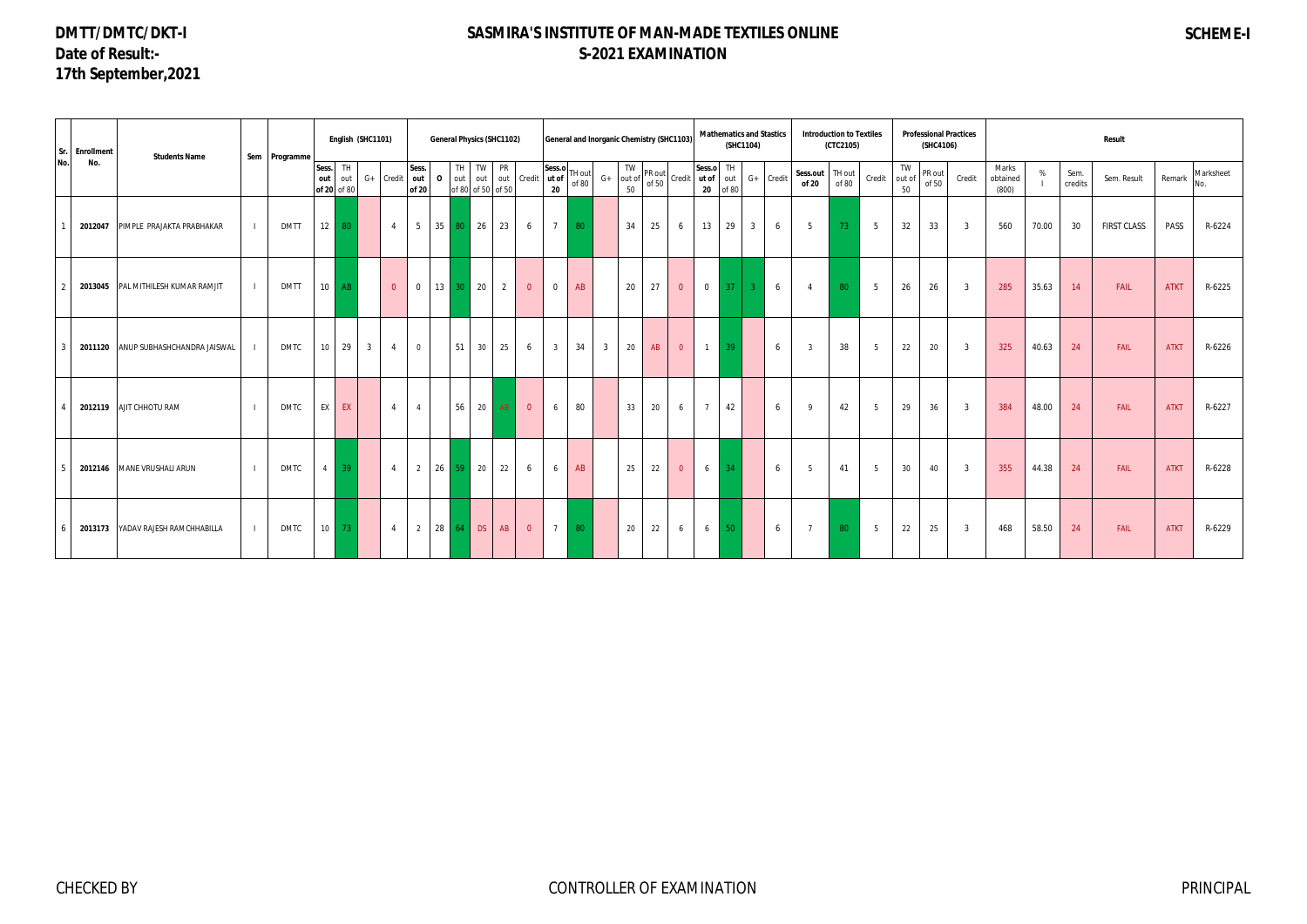## **DMTT/DMTC/DKT - I Date of Result:- 17th Sept,2021**

|     | Sr. Enrollment | <b>Students Name</b>              |               |                       |                    |                       | <b>English Communication (SHC141101)</b> |    |                |                   |                          | Basic Physics (SHC141102) |                         |           |           | Basic Chemistry (SHC141103)                                                                                                                                                     |                |    |    |                |                |                 | <b>Basic Mathematics (SHC141104)</b> |    |                          | Soft Skills (SHC141105) | Development of Generic and |                 | <b>Workshop Technology</b><br>(SHC141106) |       | <b>Eductional Visit</b><br>(SHC141107) |        | <b>Web Based</b><br><b>Presentation-I</b><br>(ATN143108) |                             |       |                 | Result             |             |                  |
|-----|----------------|-----------------------------------|---------------|-----------------------|--------------------|-----------------------|------------------------------------------|----|----------------|-------------------|--------------------------|---------------------------|-------------------------|-----------|-----------|---------------------------------------------------------------------------------------------------------------------------------------------------------------------------------|----------------|----|----|----------------|----------------|-----------------|--------------------------------------|----|--------------------------|-------------------------|----------------------------|-----------------|-------------------------------------------|-------|----------------------------------------|--------|----------------------------------------------------------|-----------------------------|-------|-----------------|--------------------|-------------|------------------|
| No. | No.            |                                   | sem Programme | Sess.<br>out<br>of 20 | TH<br>out<br>of 80 | $G+$                  | TW<br>out out Credit<br>of 50 of 50      | OR |                | Sess.<br>out      | <b>TH</b><br>of 20 of 80 |                           | PR<br>TW<br>of 50 of 50 |           | 20        | Sess.o TH out<br>$\int \frac{1}{1} \cot \theta = \int \theta + \int \theta dt$ out $\int \frac{1}{1} \cot \theta = \int \frac{1}{1} \cot \theta = \int \frac{1}{1} \cot \theta$ |                |    |    |                |                |                 | G+ out Credit<br>of 50               | TW | of 50                    | TW out OR out<br>of 50  | Credit                     | TW out of<br>50 | Credit                                    | of 50 | TW out PR out<br>of 50                 | Credit | Grade                                                    | Marks<br>obtained<br>(1000) |       | Sem.<br>credits | Sem. Result        | Remark      | Marksheet<br>No. |
|     |                | 2014028 GUPTA DEEPAK RAMESH       | <b>DMTT</b>   | 15                    |                    |                       | 27 <sup>1</sup>                          | 20 | $\overline{4}$ | $1 \overline{62}$ |                          |                           |                         | 20 28 7   | $\vert$ 1 | 75                                                                                                                                                                              |                | 20 | AB | $\overline{0}$ | $5 \vert$      | 39 <sup>°</sup> |                                      | 20 | 27<br>$\overline{4}$     | 20                      | $\overline{3}$             | 34              | $\overline{3}$                            | 21    | 20                                     | 2      | $\mathsf{C}$                                             | 524                         | 52.40 | 23              | FAIL               | <b>ATKT</b> | R-6230           |
|     |                | 2014041 PAL SATISH SUBHASH        | <b>DMTT</b>   | 20                    | 64                 |                       | 34                                       | 32 | $\overline{4}$ |                   |                          | 9 29 3 41 20 7            |                         |           |           | 15 36                                                                                                                                                                           |                | 43 | 25 | $\overline{7}$ | $13 \mid 37$   |                 |                                      | 28 | 36<br>$\overline{4}$     | 32                      | $\overline{3}$             | 36              |                                           | 32    | 36                                     | 2      | $\overline{B}$                                           | 621                         | 62.10 | 30              | <b>FIRST CLASS</b> | PASS        | R-6231           |
|     |                | 2017019 DHAVAL RAJENDRA CHAUDHARI | <b>DMTT</b>   |                       |                    | $10 \quad 29 \quad 3$ | 25                                       | 22 | $\overline{4}$ |                   | $10 \quad 67$            |                           |                         | $36$ 31 7 |           | 12 31                                                                                                                                                                           | $\overline{1}$ | 20 | 20 | $7^{\circ}$    | $\overline{4}$ | 35              | 1 <sup>1</sup>                       | 47 | $\sim$ 4<br>$\mathbf{D}$ | 20                      | $\overline{3}$             | 37              | $\overline{2}$                            | 20    | 21                                     | 2      | $\Box$                                                   | 502                         | 50.20 | 30              | SECOND CLASS       | PASS        | R-6232           |
|     |                | 2014128 KHAN SALMAN IBRAHIM       | <b>DMTC</b>   | 6                     | 41                 |                       | 34 32                                    |    | $\overline{4}$ |                   | $3 \mid 47 \mid$         |                           |                         | 25 24 7   |           | 7 80                                                                                                                                                                            |                | 24 | 23 | $\overline{7}$ | 18 32          |                 |                                      | 35 | 22<br>$\overline{4}$     | 23                      | $\overline{\mathbf{3}}$    | 43              |                                           | 22    | 21                                     | 2      | D                                                        | 562                         | 56.20 | 30              | SECOND CLASS       | PASS        | R-6233           |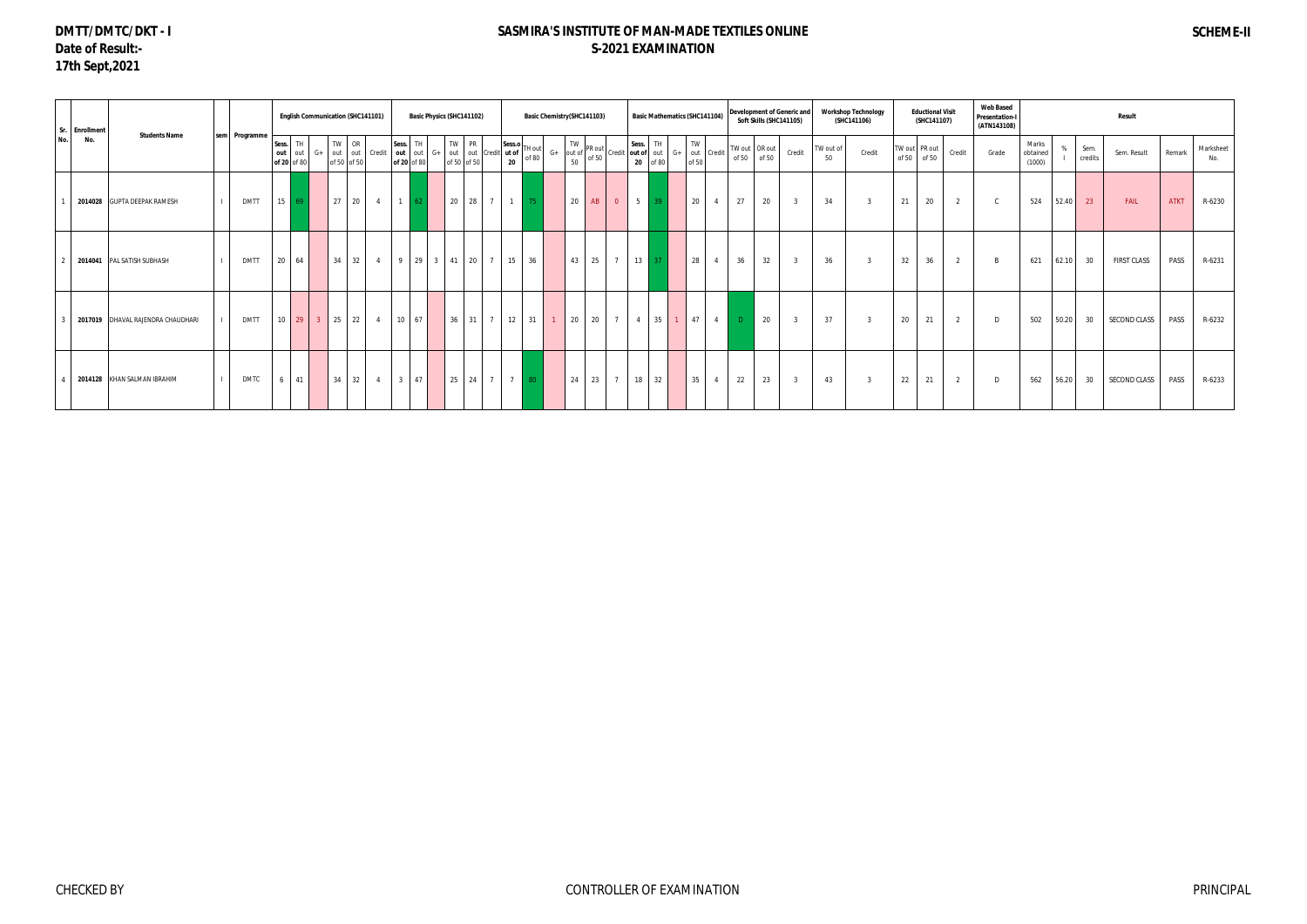#### **DMTT/TC/KT-I Result Date :- 17th Sept,2021**

| Sr.No. | <b>Enrollment</b><br>No | <b>Students Name</b>                   | Sem | Programme   |                           |    | English (SHC181101)       |        |                           |                 | Physics (SHC181102) |                           |    |                |                           |    | Chemistry (SHC181103)               |    |        |                           |                 | Textile Fibres (CTC182104) |                 |                |                           | Mathematics (SHC181105) |        |                  | Workshop<br>Technology<br>(SHC181106) |    | <b>Textile Industrial Visit-I</b><br>(ATC183107) |        |                                      |       |                 | Result       |             |           |
|--------|-------------------------|----------------------------------------|-----|-------------|---------------------------|----|---------------------------|--------|---------------------------|-----------------|---------------------|---------------------------|----|----------------|---------------------------|----|-------------------------------------|----|--------|---------------------------|-----------------|----------------------------|-----------------|----------------|---------------------------|-------------------------|--------|------------------|---------------------------------------|----|--------------------------------------------------|--------|--------------------------------------|-------|-----------------|--------------|-------------|-----------|
|        |                         |                                        |     |             | Avg.<br>Sess.out<br>of 20 | 80 | TH out of TW out of<br>50 | Credit | Avg.<br>Sess.out<br>of 20 | TH out of<br>80 | $G+$                | TW out of PR out of<br>50 | 50 | Credit         | Avg.<br>Sess.out<br>of 20 | 80 | TH out of TW out of PR out of<br>50 | 50 | Credit | Avg.<br>Sess.out<br>of 20 | TH out of<br>80 | $G+$                       | TW out of<br>50 | Credit         | Avg.<br>Sess.out<br>of 20 | TH out of<br>80         | Credit | TW out of<br>100 | Credit                                | 50 | TW out of PR out of<br>50                        | Credit | Total<br>marks<br>obtained<br>(1000) |       | Sem.<br>credits | Sem. Result  | Remark      | Marksheet |
|        | 2018024                 | BHARDWAJ SANTOSH<br>RADHESHYAM         |     | <b>DMTT</b> |                           | 44 | DS                        |        | 12                        | 31              |                     | 36                        | 21 | 6              | 11                        | 33 | 20                                  | 20 | 6      | 10 <sup>10</sup>          | 72              |                            | 38              | 5              | 12                        | 67                      |        | 50               | 2                                     | DS | 22                                               |        | 509                                  | 50.90 | 24              | FAIL         | <b>ATKT</b> | R-6234    |
|        | 2019006                 | NISHAD RITESH RAJESH                   |     | <b>DMTT</b> | EX                        | EX | EX                        |        | EX                        | EX              |                     | EX                        | EX | 6              | EX                        | EX | EX                                  | EX | 6      | 13                        | 67              |                            | 28              | 5              | EX                        | EX                      |        | DS               | $\Omega$                              | 28 | 26                                               |        | 162                                  | 16.20 | 28              | FAIL         | <b>ATKT</b> | R-6235    |
|        | 2019027                 | MOHMAD AMAAN TAYYAB<br><b>ALI KHAN</b> |     | <b>DMTT</b> | 17                        | 62 | 22                        |        | 15                        |                 |                     | <b>DS</b>                 | AB | $\overline{0}$ | 11                        | 38 | 20                                  | AB |        | 12                        | 29              |                            | 21              | $5^{\circ}$    | 14                        | 59                      |        | 63               |                                       | 21 | AB                                               |        | 476                                  | 47.60 | 16              | FAIL         | <b>ATKT</b> | R-6236    |
|        | 2019047                 | THAPA SANDEEP<br><b>TEKBAHADUR</b>     |     | <b>DMTT</b> | 16                        | 43 | 24                        |        | 11                        | 55              |                     | 21                        | 20 | 6              | 11                        | 33 | 28                                  | 22 |        | 14                        | 69              |                            | 20              | -5             | 12                        | 33                      |        | 58               | $\overline{2}$                        | 20 | 21                                               |        | 531                                  | 53.10 | 30              | SECOND CLASS | PASS        | R-6237    |
|        | 2020001                 | KADU SAYUTI PRAMOD                     |     | <b>DMTT</b> | EX                        | EX | EX                        |        | EX                        | EX              |                     | EX                        | EX | 6              | EX                        | EX | EX                                  | EX |        | 20                        | 50              |                            | 30 <sup>°</sup> | 5              | EX                        | EX                      |        | 46               |                                       | 28 | 28                                               |        | 211                                  | 21.10 | 30              | PASS         | PASS        | R-6238    |
|        | 2020003                 | MORE PRATHMESH<br>MAHESH               |     | <b>DMTT</b> | 11                        | 48 | 23                        |        | 20                        | 80              |                     | 22                        | 24 |                | 20                        | 69 | 28                                  | 25 |        | 20                        | 80              |                            | 28              | 5              | 20                        | 56                      |        | 50               |                                       | 29 | 26                                               |        | 679                                  | 67.90 | 30              | PASS         | PASS        | R-6239    |
|        |                         | 2018141 GIRI PRAMOD DEVAND             |     | <b>DMTC</b> | -8                        | 38 | 24                        |        | 11                        | 29              | $\overline{3}$      | 40                        | 34 | 6              | 11                        | 80 | 21                                  |    | 6      | 13                        | 29              |                            | 38              | $5^{\circ}$    | 8                         | 37                      |        | 66               | $\overline{2}$                        | 24 | 24                                               |        | 566                                  | 56.60 | 30              | SECOND CLASS | PASS        | R-6240    |
|        |                         | 2018146 JHA LAXMAN MANOJ               |     | <b>DMTC</b> |                           | 48 | 21                        |        | 12                        | 29              | $\overline{3}$      | 34                        | 20 | 6              | 13                        | 32 | 27                                  | 20 |        | 12                        | 29              |                            | 35              | 5              | 9                         | 51                      |        |                  | 2                                     | 28 | 21                                               |        | 503                                  | 50.30 | 30              | SECOND CLASS | PASS        | R-6241    |
|        |                         | 2018159 SOHAIB SHAIKH RASHID           |     | <b>DMTC</b> | 15                        | 44 | 25                        |        | 13                        | 24              |                     | 38                        | 36 | 6              | $\mathbf{Q}$              | 41 | 21                                  |    |        | 10 <sup>10</sup>          | 59              |                            | 37              | 5              |                           | 35                      |        | 47               |                                       | 23 | 20                                               |        | 522                                  | 52.20 | 30              | SECOND CLASS | PASS        | R-6242    |
| 10     |                         | 2019111 SOLANKI JITENDRA SINGH         |     | DMTC        | EX                        | EX | EX                        |        | EX                        | EX              |                     | EX                        | EX | 6              | EX                        | EX | EX                                  | EX |        |                           | 30 <sup>°</sup> |                            |                 | $\overline{0}$ | EX                        | EX                      |        |                  | $\overline{2}$                        | 25 | 22                                               |        | 152                                  | 15.20 | 25              | FAIL         | <b>ATKT</b> | R-6243    |
|        |                         | 2020112 RAI VIBHAS SANJAY              |     | <b>DMTC</b> | EX                        | EX | EX                        |        | EX                        | EX              |                     | EX                        | EX |                | EX                        | EX | EX                                  | EX |        | 15                        |                 |                            | 27              | $5^{\circ}$    | EX                        | EX                      |        | 48               |                                       | 26 | 26                                               |        | 213                                  | 21.30 | 30              | PASS         | PASS        | R-6244    |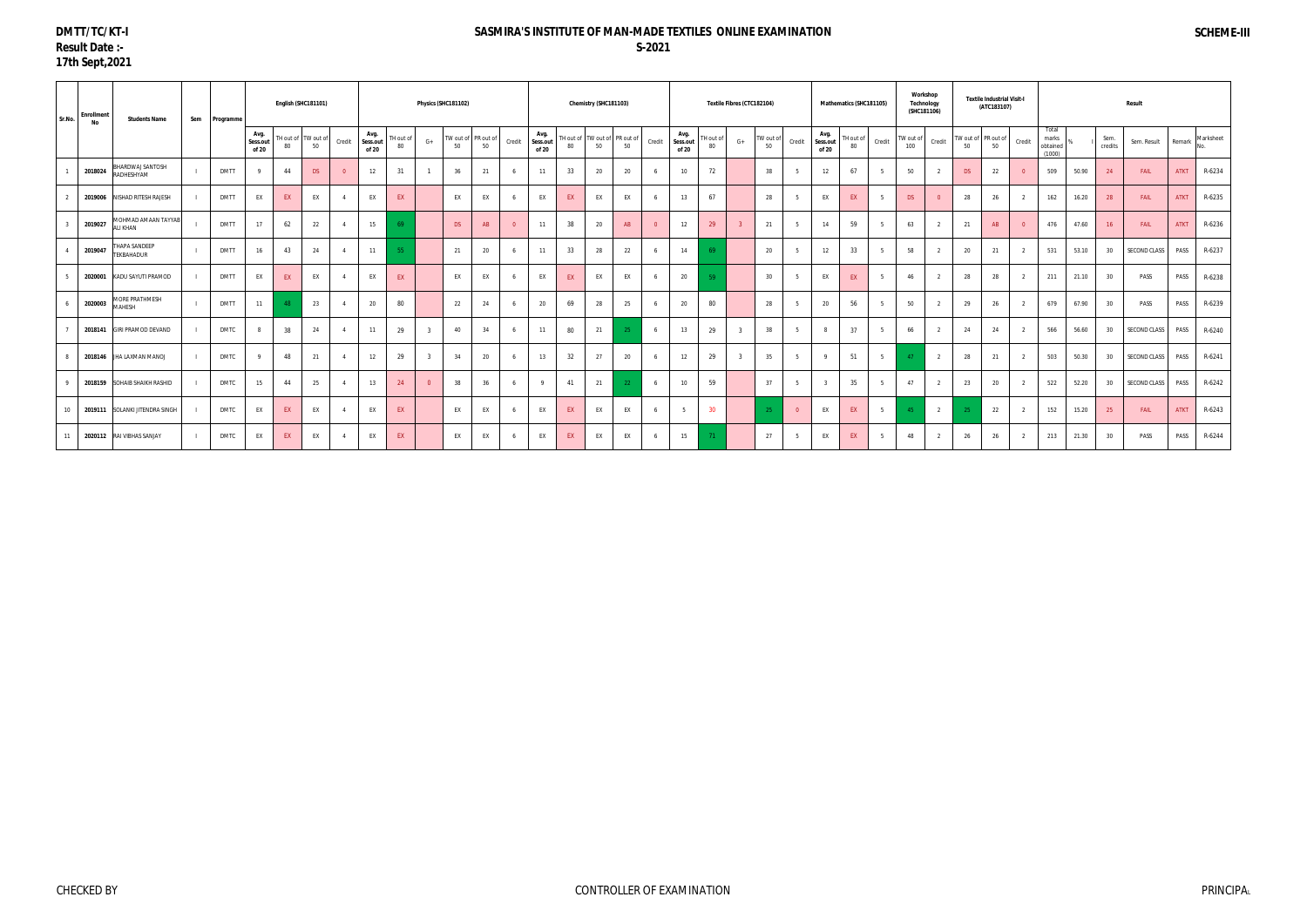| Sr.<br>No.              | <b>Enrollment No.</b> | <b>Students Name</b>           |              | Sem Programme |                       | (SHC1201)           | <b>Communication Skills</b> |       | <b>Modern Physics (SHC1202)</b>                |    |                  |                |                       | Physical and Organic Chemistry (SH1203) |              |                 |                                                                                        |                |                       |              | <b>Applied Mechanics (ATC3204)</b> |      |             |                      |                            | (ATC3205)       | Workshop<br><b>Technology</b> |                 | Engineering<br>Graphics<br>(ATC3206) |                                                                                                 |       |                 | Result                        |        |                    |
|-------------------------|-----------------------|--------------------------------|--------------|---------------|-----------------------|---------------------|-----------------------------|-------|------------------------------------------------|----|------------------|----------------|-----------------------|-----------------------------------------|--------------|-----------------|----------------------------------------------------------------------------------------|----------------|-----------------------|--------------|------------------------------------|------|-------------|----------------------|----------------------------|-----------------|-------------------------------|-----------------|--------------------------------------|-------------------------------------------------------------------------------------------------|-------|-----------------|-------------------------------|--------|--------------------|
|                         |                       |                                |              |               | Sess.<br>out of<br>20 | TH.<br>out<br>of 80 | Credit                      | Sess. | TH I<br>out out out<br>of 20 of 80 of 50 of 50 | TW | <b>PR</b><br>out | Credit         | Sess.o<br>ut of<br>20 | TH out<br>of 80                         | $G+$         | 50              | $TW$ $ PR out $<br>$\left  \text{out of} \right  \right  \left  \text{of } 50 \right $ | Credit         | Sess.<br>out of<br>20 | $\mathbf{o}$ | TH<br>out of<br>80                 | $G+$ | TW<br>50    | <b>PR</b><br>50      | out of out of Credit       | TW out<br>of 50 | Credit                        | TW out<br>of 50 | Credit                               | <b>Total marks</b><br>obtained<br>800                                                           |       | Sem.<br>credits | Sem. Result                   | Remark | Marksheet<br>No.   |
| $\overline{1}$          | 2012047               | PIMPLE PRAJAKTA PRABBHAKAR     |              | <b>DMTT</b>   | 4                     | 59                  | $\overline{4}$              |       | $11 \,   \, 80 \,   \, 39 \,  $                |    | 38               | 6              | 11                    | 29                                      | $\mathbf{3}$ | 31              | 24                                                                                     | 6              | 11                    |              | 47                                 |      |             | $41 \,   \, 29 \,  $ | 8                          | 26              | 3                             | 41              | $\mathbf{3}$                         | 524                                                                                             | 65.50 | 30              | <b>FIRST</b><br><b>CLASS</b>  |        | PASS   R-6245      |
| $\overline{2}$          | 2013045               | PAL MITHILESH KUMAR RAMJEET    |              | <b>DMTT</b>   | $\overline{2}$        | 59                  | 4                           |       | 0   66   38                                    |    | 31               | 6              | $\overline{0}$        | 78                                      |              | 21              | 20                                                                                     | 6              |                       | 29           | -66                                |      | 24          | 26                   | 8                          | 23              | $\mathbf{3}$                  | 38              | 3                                    | 493                                                                                             | 61.63 | 30              | <b>FIRST</b><br><b>CLASS</b>  |        | PASS   R-6246      |
| $\overline{\mathbf{3}}$ | 2011113               | <b>BIND ROHIT RAMASARE</b>     | $\mathbf{I}$ | <b>DMTC</b>   | $\mathbf{1}$          | 16                  | $\overline{0}$              |       | $11 \mid 32 \mid 20 \mid$                      |    | 20               | 6              | $\overline{7}$        | 75                                      |              | 42              | 30                                                                                     | 6              | 4                     |              | 36                                 |      | 20          | 25                   | 8                          | 30              | 3                             | 21              | $\mathbf{3}$                         | 390                                                                                             | 48.75 | 26              | FAIL                          |        | <b>ATKT R-6247</b> |
| $\overline{4}$          | 2011120               | JAISWAL ANUP SUBHASHCHANDRA    |              | <b>DMTC</b>   | $\mathbf{1}$          | 48                  | 4                           |       | 75 20 AB                                       |    |                  | $\overline{0}$ | $\mathbf{1}$          | 64                                      |              | 28 <sup>1</sup> | AB                                                                                     | $\overline{0}$ | 2                     | 25           | 57                                 |      | <b>DS</b>   | $\overline{0}$       | $\overline{0}$             | 32              | 3                             | <b>DS</b>       | $\overline{0}$                       | 329                                                                                             | 41.13 | $\overline{7}$  | FAIL                          |        | <b>ATKT R-6248</b> |
| 5 <sub>5</sub>          | 2011123               | MOURYA SANJAY LALMANI          |              | DMTC          |                       | EX EX               | 4                           |       | 18 39 22 31                                    |    |                  | 6              |                       | EX EX                                   |              | EX              | EX                                                                                     | 6              | 19                    |              | 32                                 |      | 31          | 25                   | 8                          | 30              | $\mathfrak{Z}$                | 32              | 3                                    | 279                                                                                             | 34.88 | 30              | <b>PASS</b>                   |        | PASS R-6249        |
| - 6                     | 2012131               | SANATAN VIJAY GAUDA            | $\mathbf{I}$ | <b>DMTC</b>   | 4                     | 45                  | $\overline{4}$              |       | 8 80 39 25                                     |    |                  | 6              | $5\overline{)}$       | 56                                      |              | 30 <sup>1</sup> | 25                                                                                     | 6              | 9                     |              | 80                                 |      | 37          | 22                   | 8                          | 25              | $\mathbf{3}$                  | 30              | $\mathbf{3}$                         | 520                                                                                             | 65.00 | 30              | <b>FIRST</b><br>CLASS         |        | PASS   R-6250      |
| $\overline{7}$          | 2012132               | <b>GUPTA PRADEEP BACHHULAL</b> | $\mathbf{I}$ | DMTC          | $\overline{2}$        | 41                  | 4                           |       | $8 \,   \, 57 \,   \, 42 \,   \,$              |    | 38               | 6              | 5 <sup>5</sup>        | 41                                      |              | 28              | 21                                                                                     | 6              | 15                    |              | 31                                 |      | $1 \mid 41$ | 20                   | 8                          | 25              | $\mathfrak{Z}$                | 37              | $\mathbf{3}$                         | 453                                                                                             | 56.63 | 30              | <b>SECOND</b><br><b>CLASS</b> |        | PASS R-6251        |
| 8                       | 2012146               | MANE VARUSHALI ARUN            | $\mathbf{I}$ | <b>DMTC</b>   | $\overline{4}$        |                     | 41 4                        |       | 5 66 33 AB                                     |    |                  | $\overline{0}$ | 8 <sup>1</sup>        | 43                                      |              | 21              | 20                                                                                     | 6              | 12                    |              | 29                                 |      |             |                      | $3 \mid 30 \mid AB \mid 0$ | 31              | $\mathbf{3}$                  | 32              | $\mathbf{3}$                         | 378                                                                                             | 47.25 | 16              | <b>FAIL</b>                   |        | <b>ATKT</b> R-6252 |
| $\overline{9}$          | 2013173               | YADAV RAJESH RAMCHABILLA       |              | <b>DMTC</b>   |                       |                     |                             |       |                                                |    |                  |                |                       |                                         |              |                 |                                                                                        |                |                       |              |                                    |      |             |                      |                            |                 |                               |                 |                                      | Defaulter earlier in 2nd semester hence requred to attend classes regularly by taking admission |       |                 |                               |        |                    |
| 10                      | 2014105               | CHAUHAN SACHIN SURENDRA SINGH  |              | <b>DMTC</b>   |                       | EX EX               |                             |       | 4   EX $ EX $ EX $ EX $                        |    |                  | 6              |                       | EX EX                                   |              | EX              | EX                                                                                     | 6              | $\overline{7}$        |              | 80                                 |      |             | 23 23                | 8                          | 27              | $\mathbf{3}$                  | <b>DS</b>       | $\overline{0}$                       | 160                                                                                             | 20.00 | 27              | FAIL                          |        | <b>ATKT R-6253</b> |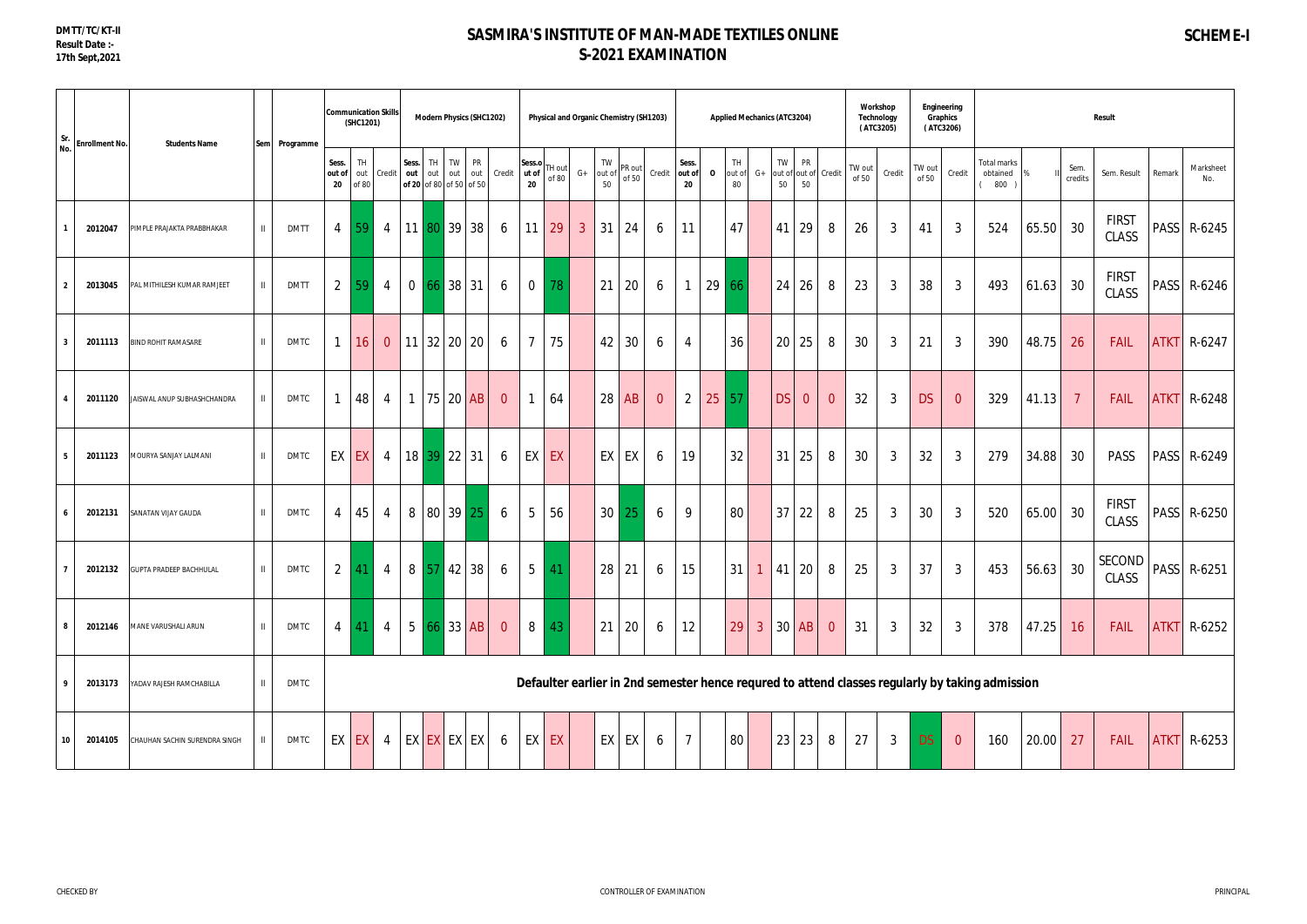# **DMTT/TC/KT-II Result Date :-**

# **17th Sept,2021**

| Sr. Enrollment | <b>Students Name</b>                     | Sem Programme | <b>Advance English Communication</b>     | (SHC141201) |    |                |             |       | <b>Applied Physics (SHC141202)</b> |       |  | Applied Chemistry (SHC141203) |  |  | <b>Applied Mathematics</b> | (SHC141204) |              |          | <b>Applied Mechanics</b><br>(SHC141205)                                                                         |   |                 | Introduction to<br><b>Textile Fibres</b><br>(CTC142206) |                     |                 | Engineering<br>Graphics<br>(ATC143207) | <b>Web Based</b><br><b>Presentation-II</b><br>(ATN143208) |                             |       |                 | Result                 |             |                  |
|----------------|------------------------------------------|---------------|------------------------------------------|-------------|----|----------------|-------------|-------|------------------------------------|-------|--|-------------------------------|--|--|----------------------------|-------------|--------------|----------|-----------------------------------------------------------------------------------------------------------------|---|-----------------|---------------------------------------------------------|---------------------|-----------------|----------------------------------------|-----------------------------------------------------------|-----------------------------|-------|-----------------|------------------------|-------------|------------------|
| No<br>No.      |                                          |               | Sess.<br>TH out<br>out<br>of 80<br>of 20 | $G+$        |    |                |             |       |                                    |       |  |                               |  |  |                            |             | Sess.o<br>20 | TH<br>80 | TW<br>ut of out of out of Credit<br>50                                                                          |   | Sess.o TH<br>20 | 80                                                      | ut of out of Credit | TW out<br>of 50 | Credit                                 | Grade                                                     | Marks<br>obtained<br>(1000) |       | Sem.<br>credits | Sem. Result            | Remark      | Marksheet<br>No. |
|                | 2014028 GUPTA DEEPAK RAMESH              | <b>DMTT</b>   | $15 \mid 31$                             |             | 25 |                | 3   11   59 |       |                                    |       |  |                               |  |  |                            |             |              |          | 26   25   6   12   71   20   AB   0   11   39   40   3   14   59   27                                           | 6 |                 |                                                         | $12 \mid 75 \mid 2$ | 26              | $\overline{4}$                         | D                                                         | 599                         | 59.90 | 24              | FAIL                   | <b>ATKT</b> | R-6254           |
| 2016001        | ANSARI WAHEEDUR RAHMAN<br>MOHAMMED TAHIR | <b>DMTT</b>   | EX EX                                    |             | EX | $\overline{3}$ |             | EX EX |                                    | EX EX |  |                               |  |  |                            |             |              |          |                                                                                                                 | 6 |                 | $5 \mid 59 \mid$                                        | $\overline{2}$      | <b>DS</b>       | $\overline{0}$                         | $\mathsf{C}$                                              | 132                         | 13.20 | 26              | FAIL                   | <b>ATKT</b> | R-6255           |
|                | 2016010 OJHA VIPIN ANILKUMAR             | <b>DMTT</b>   | EX EX                                    |             | EX | $\overline{3}$ |             | EX EX |                                    | EX EX |  |                               |  |  |                            |             |              |          |                                                                                                                 | 6 |                 | $12 \mid 34 \mid$                                       | $\overline{2}$      | 22              | $\overline{4}$                         |                                                           | 182                         | 18.20 | 30              | <b>PASS</b>            | PASS        | R-6256           |
|                | 2014128 KHAN SALMAN IBRAHIM              | <b>DMTT</b>   | 18 40                                    |             | 38 |                |             |       |                                    |       |  |                               |  |  |                            |             |              |          | 3   13   29   3   41   30   6   6   69   21   20   6   12   <mark>43  </mark> 34   3   4   <mark>62  </mark> 38 | 6 |                 | $7 \mid 36$                                             | $\overline{2}$      | 29              | $\overline{4}$                         | D                                                         | 593                         | 59.30 | 30              | SECOND<br><b>CLASS</b> | PASS        | R-6257           |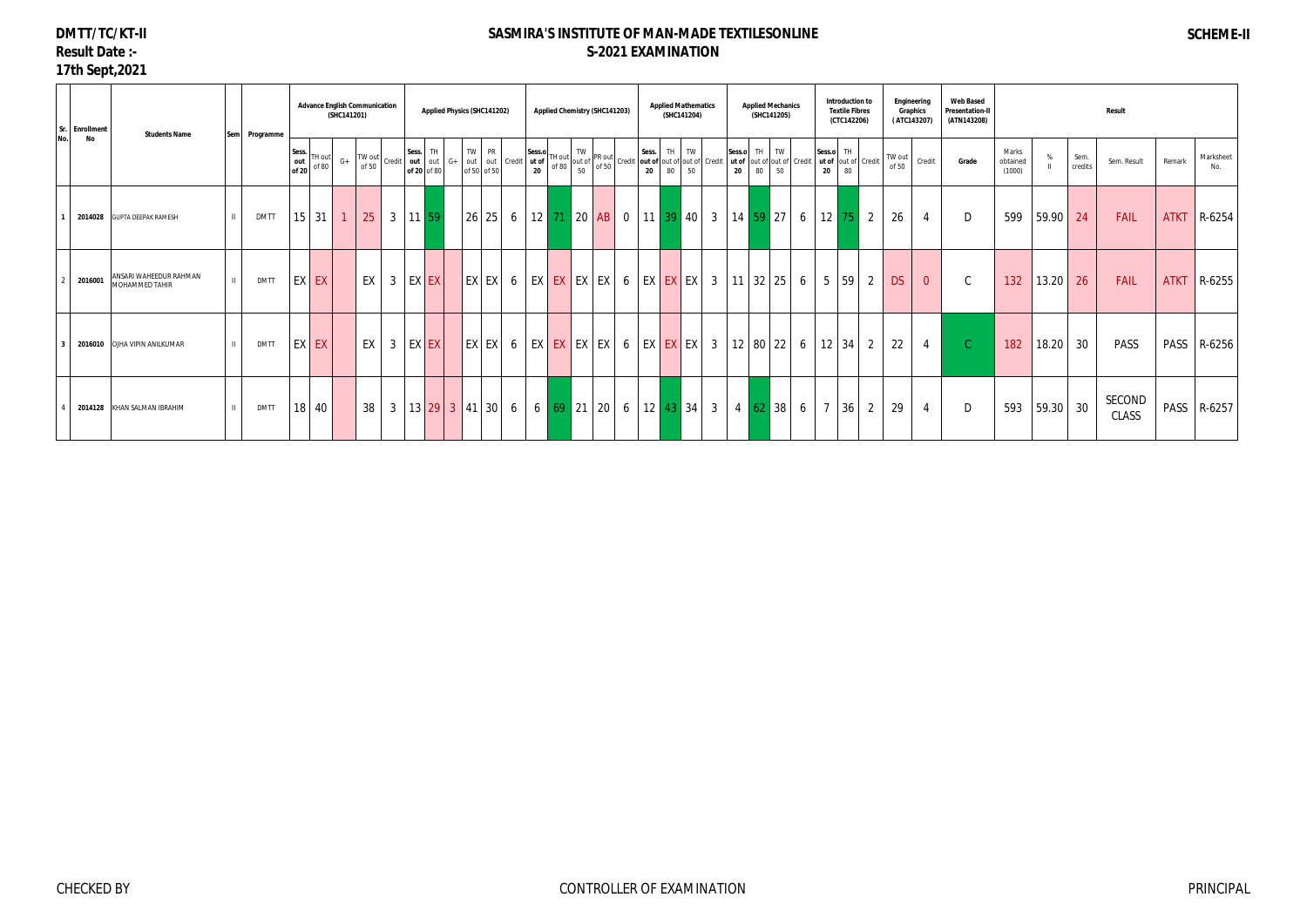# **DMTTTCKT-II Result Date:- 17th Sept,2021**

|     | Gr. Enrollment | <b>Students Name</b>     | Sem | Programme   |                 | (SHC181201)     | <b>Business Communication</b> |               | <b>Applied Physics &amp; Applied Mechanics</b><br>(SHC181202)                                                                                                                                                                                                                                                                                                                                                                                                                             |    |  | Applied Chemistry (SHC181203) |  | Processing (ATK181204/ ATX183204) |             | Fundamental of Yarn & Fabric<br>Forming/Fundamental of Wet |                  | Personality<br>Development<br>(SHC181205) | Engineering   Textile Industrial Visit -<br>Graphics<br>(SHC181206) | (ATC183208) |                                                                                                                                                                                      |                 | Result                                                      |        |           |
|-----|----------------|--------------------------|-----|-------------|-----------------|-----------------|-------------------------------|---------------|-------------------------------------------------------------------------------------------------------------------------------------------------------------------------------------------------------------------------------------------------------------------------------------------------------------------------------------------------------------------------------------------------------------------------------------------------------------------------------------------|----|--|-------------------------------|--|-----------------------------------|-------------|------------------------------------------------------------|------------------|-------------------------------------------|---------------------------------------------------------------------|-------------|--------------------------------------------------------------------------------------------------------------------------------------------------------------------------------------|-----------------|-------------------------------------------------------------|--------|-----------|
| No. | No             |                          |     |             | Sess.           | TH out of<br>80 |                               | Credit out of | $\begin{array}{ c c c c c }\nSess. & \multicolumn{1}{ }{\text{TH out}} & \multicolumn{1}{ }{\text{TW out}} & \multicolumn{1}{ }{\text{PR out}} & \multicolumn{1}{ }{\text{Sess.}} & \multicolumn{1}{ }{\text{TH out of}} & \multicolumn{1}{ }{\text{TH out of}} & \multicolumn{1}{ }{\text{DT}} & \multicolumn{1}{ }{\text{O to}} & \multicolumn{1}{ }{\text{O to}} & \multicolumn{1}{ }{\text{O to}} & \multicolumn{1}{ }{\text{O to}} & \multicolumn{1}{ }{\text{O to}} & \multicolumn$ |    |  |                               |  |                                   |             |                                                            |                  |                                           |                                                                     |             | $\begin{array}{c c}\n\text{I} & \text{TW} \\ \text{* of} & \text{P}\text{R} & \text{Out} \\ \hline\n\text{of 50} & \text{Credit} & \text{obtained} \\ \hline\n\end{array}$<br>(1000) | Sem.<br>credits | Sem. Result                                                 | Remark | Marksheet |
|     |                | 2018146 JHA LAXMAN MANOJ |     | <b>DMTC</b> | 13 <sup>1</sup> | 37              |                               | 14            | 31                                                                                                                                                                                                                                                                                                                                                                                                                                                                                        | 35 |  | 6   13   36   21   22   6     |  |                                   | 9   37   20 | 20 <sub>1</sub>                                            | $6 \mid 21 \mid$ | 21 2 40                                   | $\overline{2}$                                                      |             |                                                                                                                                                                                      |                 | 30   23   2   484   48.40   30   PASS CLASS   PASS   R-6258 |        |           |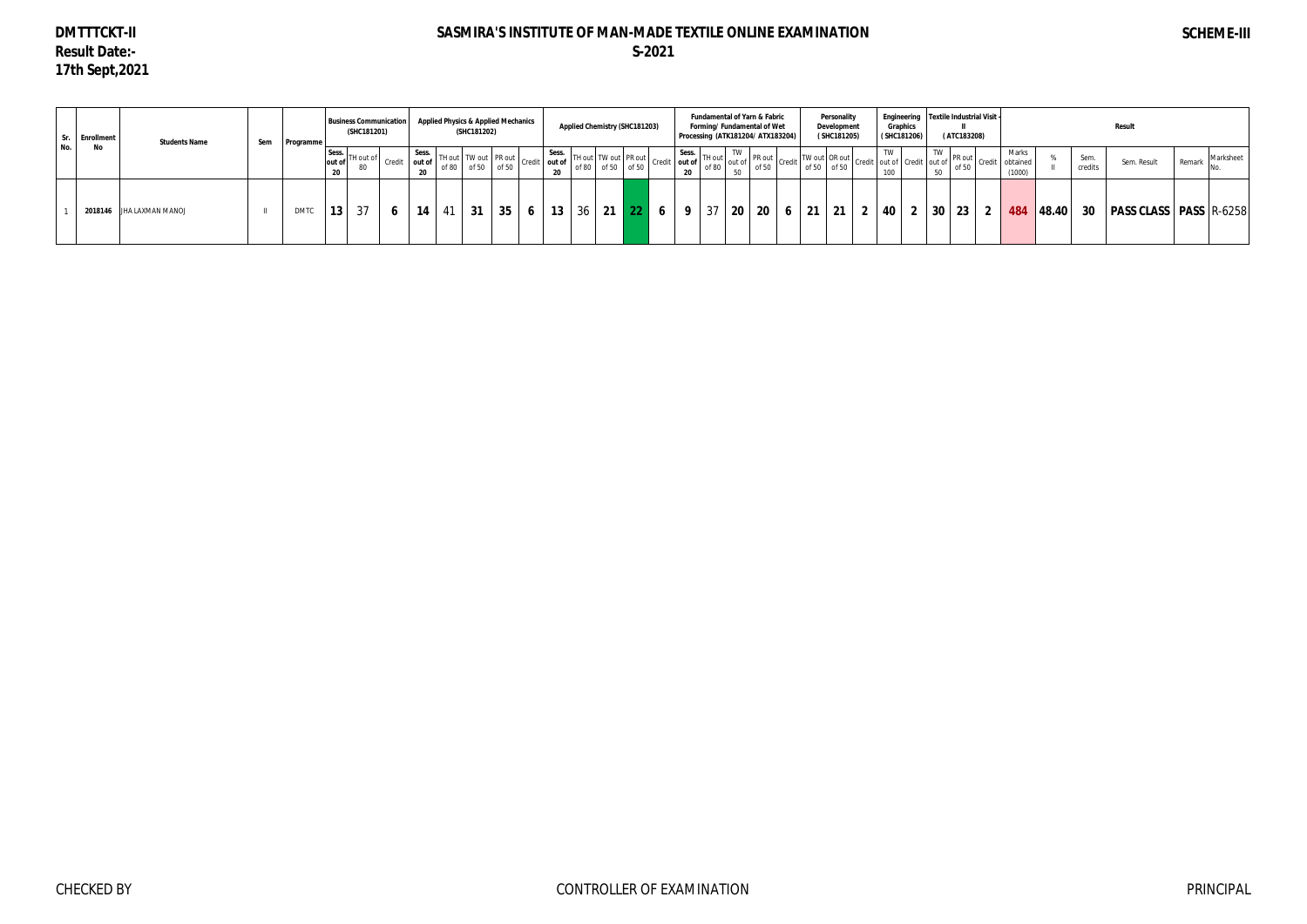## **DMTT-III Result Date :- 17th Sept,2021**

# **SASMIRA'S INSTITUTE OF MAN-MADE TEXTILES ONLINE EXAMINATION S-2021**

# **SCHEME-I**

| Sr.<br>No. | <b>Enrollment</b><br>No | Students Name   Sem   Programme |                    |                 |                 | Testing of Textiles-I (ATC3301) |                                                                                                            |       | <b>Spinning Preparatory</b><br>Processes (CTT2302) | <b>Weaving Preparatory Processes</b>                                                                                                                                 | (CTT2303)                                                                                                                                                                                                |    |                 |    | <b>Basic Woven &amp; Knit Sstructures</b><br>(CTT2304)                                                                                                                                                                             |    |                              | <b>Principles of Chemical Processing Applications</b>                                                | (DTT 4305)            |                |    | Computer<br>4306) | (DTC           |                 |        |                 | <b>Result</b> |             |                  |
|------------|-------------------------|---------------------------------|--------------------|-----------------|-----------------|---------------------------------|------------------------------------------------------------------------------------------------------------|-------|----------------------------------------------------|----------------------------------------------------------------------------------------------------------------------------------------------------------------------|----------------------------------------------------------------------------------------------------------------------------------------------------------------------------------------------------------|----|-----------------|----|------------------------------------------------------------------------------------------------------------------------------------------------------------------------------------------------------------------------------------|----|------------------------------|------------------------------------------------------------------------------------------------------|-----------------------|----------------|----|-------------------|----------------|-----------------|--------|-----------------|---------------|-------------|------------------|
|            |                         |                                 |                    | Sess.<br>out of | TH out<br>of 80 | of 50                           | $\sim$ $\sim$ $\left  \frac{\text{TW out}}{\text{CT}} \right $ Credit $\left  \text{out of} \right $<br>20 | of 80 | of 50                                              | $\begin{array}{c c c c c} \hline \end{array}$ Sess. Thout TW out credit out of $\begin{array}{c c} \hline \end{array}$<br>$\vert$ Sess. $\vert$ TH out $\vert$<br>20 | $\begin{array}{c} \blacksquare$ TW $\blacksquare$ PR out $\blacksquare$<br>$\left  \begin{array}{c} 0 & 0 \\ 0 & 0 \end{array} \right $ out of $\left  \begin{array}{c} 0 \\ 0 \\ 0 \end{array} \right $ |    | $20\,$          |    | $\begin{array}{c c c c c c} & & \text{Sess.} & & \text{TW} & \text{PR out} & \text{P} \text{R out} & \text{Credit} & \text{out of 50} & \text{Credit} & \text{of 80} & \text{of 50} & \text{Credit} & \text{C.} \end{array}$<br>50 |    | $\vert$ out of $\vert$<br>20 | $\vert$ Sess. $\vert$ TH out $\vert$<br>of of 80 out of out of Credit out of out of Credits obtained | TW PR<br>50<br>50     |                | 50 | TW PR<br>50       |                | Marks<br>(1000) | $\sim$ | Sem.<br>credits | Sem. Result   | Remark      | Marksheet<br>No. |
|            | 2012047                 | PIMPLE PRAJAKTA<br>PRABHAKAR    | III<br><b>DMTT</b> | $\bullet$       | 29              | 36                              |                                                                                                            | 27    | 32                                                 |                                                                                                                                                                      | 35                                                                                                                                                                                                       | 28 | 10 <sup>°</sup> | 37 | 38                                                                                                                                                                                                                                 | 42 | 8                            | 34                                                                                                   | 32<br>32 <sub>2</sub> | 5 <sub>5</sub> | 38 | 39                | $\overline{2}$ | 570             | 57.00  | 24              | <b>FAIL</b>   | <b>ATKT</b> | R-6259           |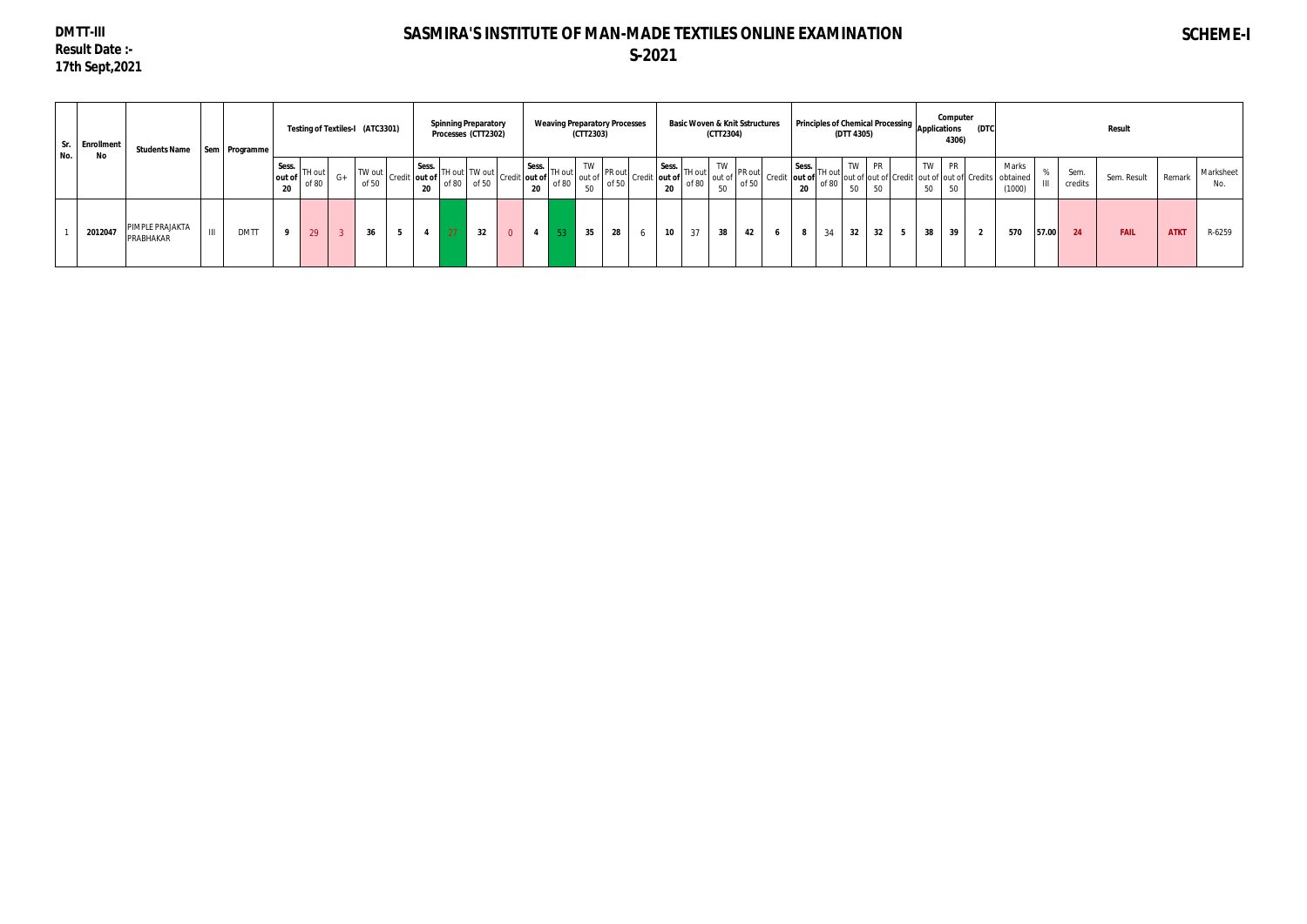## **DMTT-III Result Date :-**

## **SASMIRA'S INSTITUTE OF MAN-MADE TEXTILES ONLINE S-2021 EXAMINATION**

# **SCHEME-II**

| <u>ncsuit Date .-</u><br>Sr.<br>No. | Enrollment | 17th Sept, 2021              |              |               |                 |                                     | (ATC143301) | <b>Physical Testing of Textiles-I</b> |                |                 | I (CTT142302)                          |           |                      | Yarn Manufacturing Technology - Fabric Manufacturing Technology - |                | I(CTT142303) |                                                                                                                                                                                                                                          |   |                  |                 |                | J-404 I LANIVIIIVA I IVIV<br><b>Elementary Woven Structures</b><br>(CTT142304) |    |                            |                  | <b>Fundamental of Chemical Processing</b> | (DTT142305) |                 |                           | <b>Industrial Visit</b><br>(ATN13306) | Computer<br><b>Applications</b><br>(ATN144307) |                                      |                   |                 | Result             |             |                  |
|-------------------------------------|------------|------------------------------|--------------|---------------|-----------------|-------------------------------------|-------------|---------------------------------------|----------------|-----------------|----------------------------------------|-----------|----------------------|-------------------------------------------------------------------|----------------|--------------|------------------------------------------------------------------------------------------------------------------------------------------------------------------------------------------------------------------------------------------|---|------------------|-----------------|----------------|--------------------------------------------------------------------------------|----|----------------------------|------------------|-------------------------------------------|-------------|-----------------|---------------------------|---------------------------------------|------------------------------------------------|--------------------------------------|-------------------|-----------------|--------------------|-------------|------------------|
|                                     | No.        | <b>Students Name</b>         |              | Sem Programme | Sess.<br>out    | TH TW PR<br>of 20 of 80 of 50 of 50 |             | out out out Credit                    |                | out out         | Sess. TH TW<br>of 20 of 80 of 50 of 50 | <b>PR</b> | out out Credit ut of | Sess.o<br>$20\degree$                                             | H out<br>of 80 | TW<br>50     | $\begin{bmatrix} 1 \text{ W} \\ \text{out of} \\ 6 \text{ FQ} \end{bmatrix}$ PR out $\begin{bmatrix} 2655.0 \\ \text{Ut of} \\ \text{out of} \end{bmatrix}$ Credit $\begin{bmatrix} 1 \text{ H} \\ \text{out of} \\ 20 \end{bmatrix}$ G+ |   | Sess.o<br>$20\,$ | TH<br>80        |                | TW PR<br>50                                                                    | 50 | out of out of Credit ut of | Sess.o<br>$20\,$ | TH<br>out of<br>80                        | TW  <br>50  | <b>PR</b><br>50 | $G+$ out of out of Credit | Grade                                 | Grade                                          | Total<br>marks<br>obtained<br>(1000) | %<br>$\mathbf{m}$ | Sem.<br>credits | Sem. Result        | Remark      | Marksheet<br>No. |
|                                     |            | 2014028 GUPTA DEEPAK RAMESH  | $\mathbf{m}$ | <b>DMTT</b>   | 10              | 18 39                               |             | 30<br>$\overline{0}$                  | $\overline{2}$ |                 | 55 20 21                               |           | 6                    | 6 <sup>1</sup>                                                    | 43             | 30           | 29                                                                                                                                                                                                                                       | 6 | $5 \vert$        | 39              |                | 30                                                                             | 35 | 6                          | $\overline{4}$   | 35                                        | 28          | 34              | 6                         | $\mathsf{C}$                          | $\mathsf{C}$                                   | 514                                  | 51.40             | 24              | FAIL               | <b>ATKT</b> | R-6264           |
|                                     | 2014029    | <b>GUPTA NILESH VIRENDRA</b> | $\mathbf{m}$ | <b>DMTT</b>   |                 | 13 AB 34                            |             | 30<br>$\overline{0}$                  | $3 \mid$       |                 | $57$ 31 21                             |           | 6                    | $\overline{4}$                                                    | 41             | 29           | 27                                                                                                                                                                                                                                       | 6 | $\overline{4}$   | 34              | $\overline{2}$ | 34                                                                             | 42 | 6                          | 5                | 34                                        | 27          | 35              | 6                         | $\mathsf{C}$                          | $\mathsf{C}$                                   | 508                                  | 50.80             | 24              | FAIL               | <b>ATKT</b> | R-6265           |
|                                     | 2014033    | SWAPNIL VIJAY KASAR          | $\mathbf{m}$ | <b>DMTT</b>   | 14              | 48 42                               |             | 32<br>6                               |                |                 | $10 \mid 32 \mid 24 \mid$              | 38        | 6                    | 15                                                                | 36             | 37           | 34                                                                                                                                                                                                                                       | 6 | 12               | 59              |                | 42                                                                             | 43 | 6                          | 17               | 40                                        | 42          | 35              | 6                         | B                                     | $\mathsf{B}$                                   | 652                                  | 65.20             | 30              | <b>FIRST CLASS</b> | PASS        | R-6266           |
|                                     | 2014041    | PAL SATISH SUBHASH           | $\mathbf{m}$ | DMTT          | 16              | 42 39                               |             | 25<br>6                               |                |                 | $13 \mid 35 \mid 31 \mid$              | 33        | 6                    | $5-1$                                                             | -39            | 34           | 29                                                                                                                                                                                                                                       | 6 | 5                | AB              |                | 34                                                                             | 24 | $\overline{0}$             | 11               | 42                                        | 36          | 34              | 6                         | $\mathsf{C}$                          | $\mathsf{C}$                                   | 527                                  | 52.70             | 24              | FAIL               | <b>ATKT</b> | R-6267           |
|                                     | 2016011    | PATIL BHAVESH NARESH         | $\mathbf{m}$ | DMTT          | 11 <sup>1</sup> | 32 22                               |             | 20<br>6                               | 8 <sup>1</sup> | 32 <sup>2</sup> | 22 21                                  |           | 6                    | $7\overline{ }$                                                   | 33             | 30           | 33                                                                                                                                                                                                                                       | 6 | 5                | 45              |                | 29                                                                             | 35 | 6                          | $\overline{4}$   | 36                                        | 24          | 34              | 6                         | $\mathsf{C}$                          | $\mathsf{C}$                                   | 483                                  | 48.30             | 30              | PASS CLASS         | PASS        | R-6268           |
|                                     | 2018020    | UPADHYAY YASHKUMAR MANOJ     |              | <b>DMTT</b>   | $\overline{4}$  | $32 \mid 32$                        |             | 25<br>6                               | 6              | 80              | 23 20                                  |           | 6                    | $7\overline{ }$                                                   | 69             | 33           | 28                                                                                                                                                                                                                                       | 6 | $\overline{4}$   | 30 <sup>°</sup> |                | 36                                                                             | 34 | 6                          | $7\overline{ }$  | 23                                        | 20          | 35              | $\overline{0}$            | B                                     | $\mathsf{C}$                                   | 548                                  | 54.80             | 24              | FAIL               | <b>ATKT</b> | R-6269           |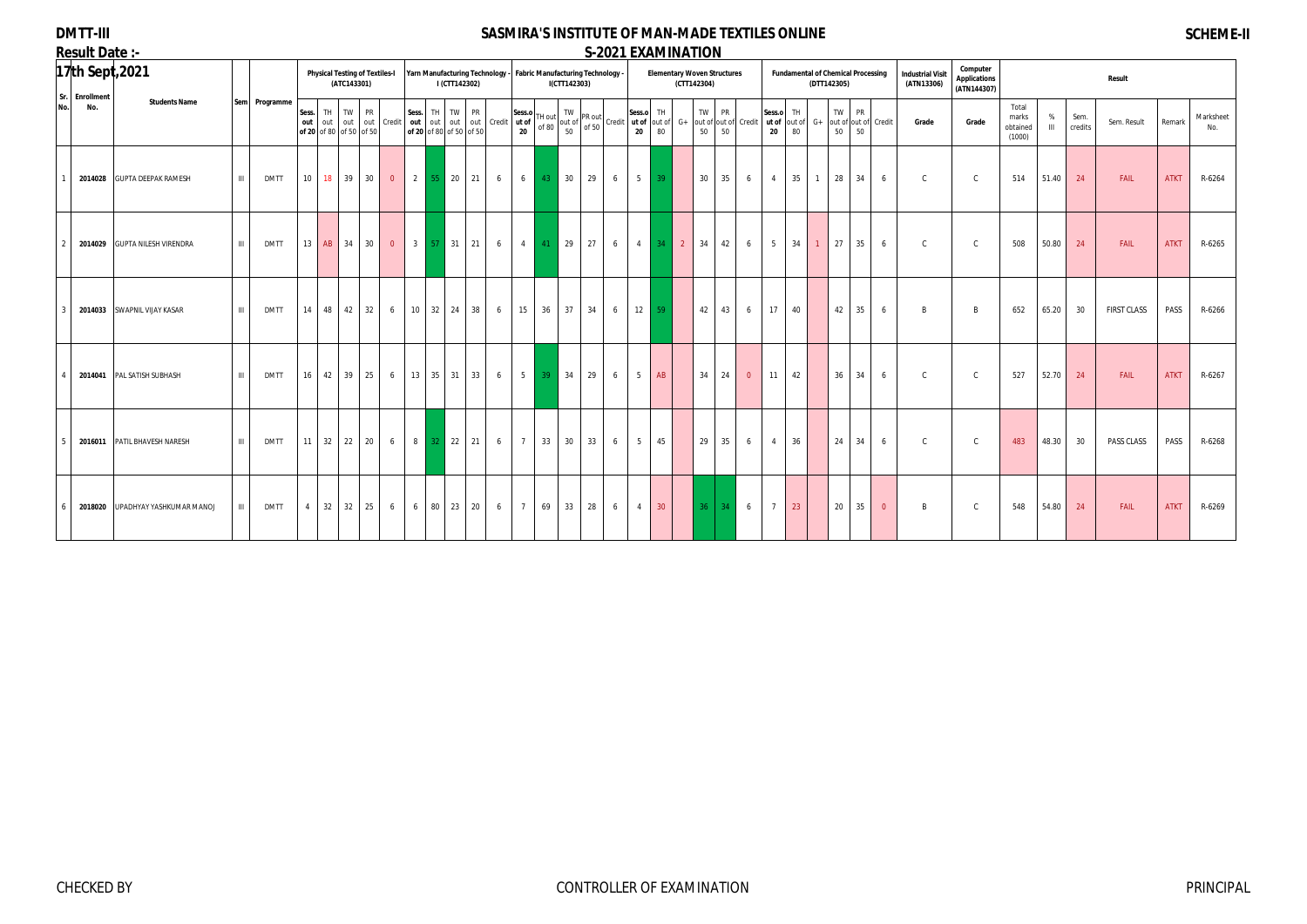# **DMTC-III Result Date :- 17th Sept,2021**

|           | Sr.N Enrollment | <b>Students Name</b>     | Sem   | Programme   |       |          | (ATC143301) | <b>Physical Testing of Textiles-I</b> |       |                                             | (CTX142302) | <b>Pre-Treatment Technology</b>                                 |   | <b>Chemistry of Intermediates, Dyes &amp;</b> | Pigments (CTX142303) |    |   | <b>Industrial Chemistry (ATX143304)</b> |    |       |    |    | <b>Fundamental of Yarn &amp; Fabric</b><br>Forming (DTX143305) |       | <b>Industrial Visit</b><br>(ATN143306)                                      | Computer<br><b>Applications</b><br>(ATN143307) |                             |              |                 | Result              |             |                  |
|-----------|-----------------|--------------------------|-------|-------------|-------|----------|-------------|---------------------------------------|-------|---------------------------------------------|-------------|-----------------------------------------------------------------|---|-----------------------------------------------|----------------------|----|---|-----------------------------------------|----|-------|----|----|----------------------------------------------------------------|-------|-----------------------------------------------------------------------------|------------------------------------------------|-----------------------------|--------------|-----------------|---------------------|-------------|------------------|
| <b>O.</b> | No              |                          |       |             | Sess. | 20 of 80 |             | $\sqrt{1 + 1}$ TW PR<br>50 of 50      | Sess. | TH TW PR<br>of 20 of 80 $\mid$ 50 $\mid$ 50 |             | out of out out of out Credit   out   out   out of out of Credit |   |                                               |                      |    |   |                                         |    |       |    |    |                                                                | of 50 | $\left  \text{TW} \right $ $\left  \text{PR out} \right $ Credit 1<br>Grade | Grade                                          | Marks<br>obtained<br>(1000) | $\mathbb{H}$ | Sem.<br>credits | Sem. Result         | Remark      | Marksheet<br>No. |
|           | 2015157         | SANDEEP UDAYPARTAP SINGH | - III | <b>DMTC</b> |       |          |             | $80$ 21 26                            |       | 6   10   32   25                            |             | $40 \mid 6$                                                     | 9 | 35                                            | 25                   | 35 | 6 |                                         | 41 | 22 20 | 10 | 32 | 37                                                             | 30    |                                                                             | ι.                                             | 541                         | 54.10        | 30              | <b>SECOND CLASS</b> | <b>PASS</b> | R-6270           |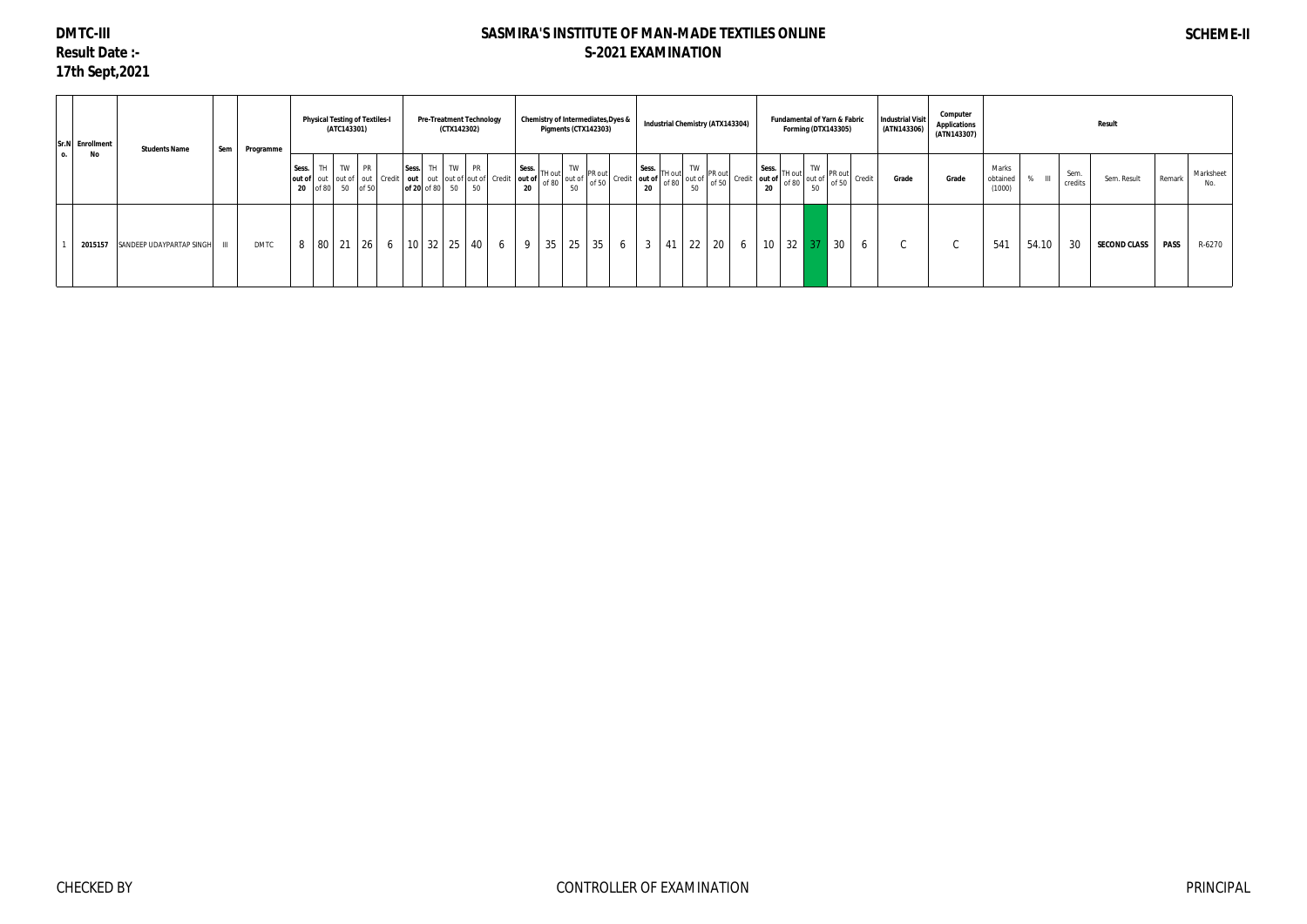| <b>Enrollment</b><br>Sr. No. | <b>Students Name</b>                   |              | Sem Programme |                                  |    | Testing of Textiles-I (ATC183301) |       |                        |   |                                  |    | Yarn Manufacturing Technology -I (CTT182302) |    |                |       |    |       | Warp and Weft Yarn Preparation (CTT182303)        |   |                                  | Basic Woven Structures (CTT182304)                     |       |    |   |           | <b>Textile Colour and Design</b><br>(CTT182305) |                | Computer<br><b>Applications</b> | (ATN144306) | <b>Textile Industrial</b><br>Visit-III<br>(ATN1843307 |    |                                      |                     |                 | <b>RESULT</b> |             |                  |
|------------------------------|----------------------------------------|--------------|---------------|----------------------------------|----|-----------------------------------|-------|------------------------|---|----------------------------------|----|----------------------------------------------|----|----------------|-------|----|-------|---------------------------------------------------|---|----------------------------------|--------------------------------------------------------|-------|----|---|-----------|-------------------------------------------------|----------------|---------------------------------|-------------|-------------------------------------------------------|----|--------------------------------------|---------------------|-----------------|---------------|-------------|------------------|
| No                           |                                        |              |               | Avg.Sess.o TH out of<br>ut of 20 | 80 | $G+$                              | of 25 | TW out PR out of<br>25 |   | Avg.<br>Credit Sess.out<br>of 20 | 80 | TH out of TW out PR out of<br>of 50          | 50 | Credit         | of 20 | 80 | of 50 | Avg.<br>Sess.out TH out of TW out PR out of<br>50 |   | Avg.<br>Credit Sess.out<br>of 20 | TH out of TW out PR out of Credit 1<br>80 <sub>0</sub> | of 50 | 50 |   |           | TW out PR out of Credit                         |                | of 25                           | 25          | TW out PR out of TW out PR out of<br>of 25            | 25 | Total<br>marks<br>obtained<br>(1000) | %<br>$\mathbf{III}$ | Sem.<br>credits | Sem. Result   | Remark      | Marksheet<br>No. |
|                              | 2018024 BHARDWAJ SANTOSH<br>RADHESHYAM | $\mathbf{H}$ | <b>DMTT</b>   | 12                               | 29 | 3 <sup>7</sup>                    | 12    | 16                     | 5 | $\mathbf{Q}$                     | 75 | 36                                           | 20 |                | 12    | 67 | 23    | 22                                                | 6 | 8                                | 80                                                     | 20    | 34 | 6 | <b>DS</b> | AB                                              | $\overline{0}$ | 15                              | 17          | 13                                                    | 10 | 533                                  | 53.30               | 23              | FAIL          | <b>ATKT</b> | R-6271           |
| 2019024<br>$\overline{2}$    | JONDHALEKAR AVANTIKA<br>VINOD          | $\mathbf{H}$ | <b>DMTT</b>   | 20                               | 80 |                                   | 17    | 18                     | 5 | 20                               | 80 | 38                                           | 40 | 6              | -9    | 80 | 33    | 34                                                | 6 | 14                               | 57                                                     | 36    | 38 | 6 | 81        | 33                                              |                | 15                              | 14          | 19                                                    | 19 | 795                                  | 79.50               | 30              | FAIL          | <b>ATKT</b> | R-6272           |
| 2019028<br>$\mathbf{3}$      | KHANDEKAR ARPITA<br><b>GIRDHAR</b>     | $\mathbf{H}$ | <b>DMTT</b>   | 20                               | 80 |                                   | 17    | 16                     | 5 | 20                               | 27 | 40                                           | 39 | $\overline{0}$ | 17    | 80 | 33    | 34                                                | 6 | 12                               | 40                                                     | 40    | 40 | 6 | 80        | 34                                              | $\overline{7}$ | 18                              | 17          | 19                                                    | 19 | 742                                  | 74.20               | 24              | FAIL          | <b>ATKT</b> | R-6273           |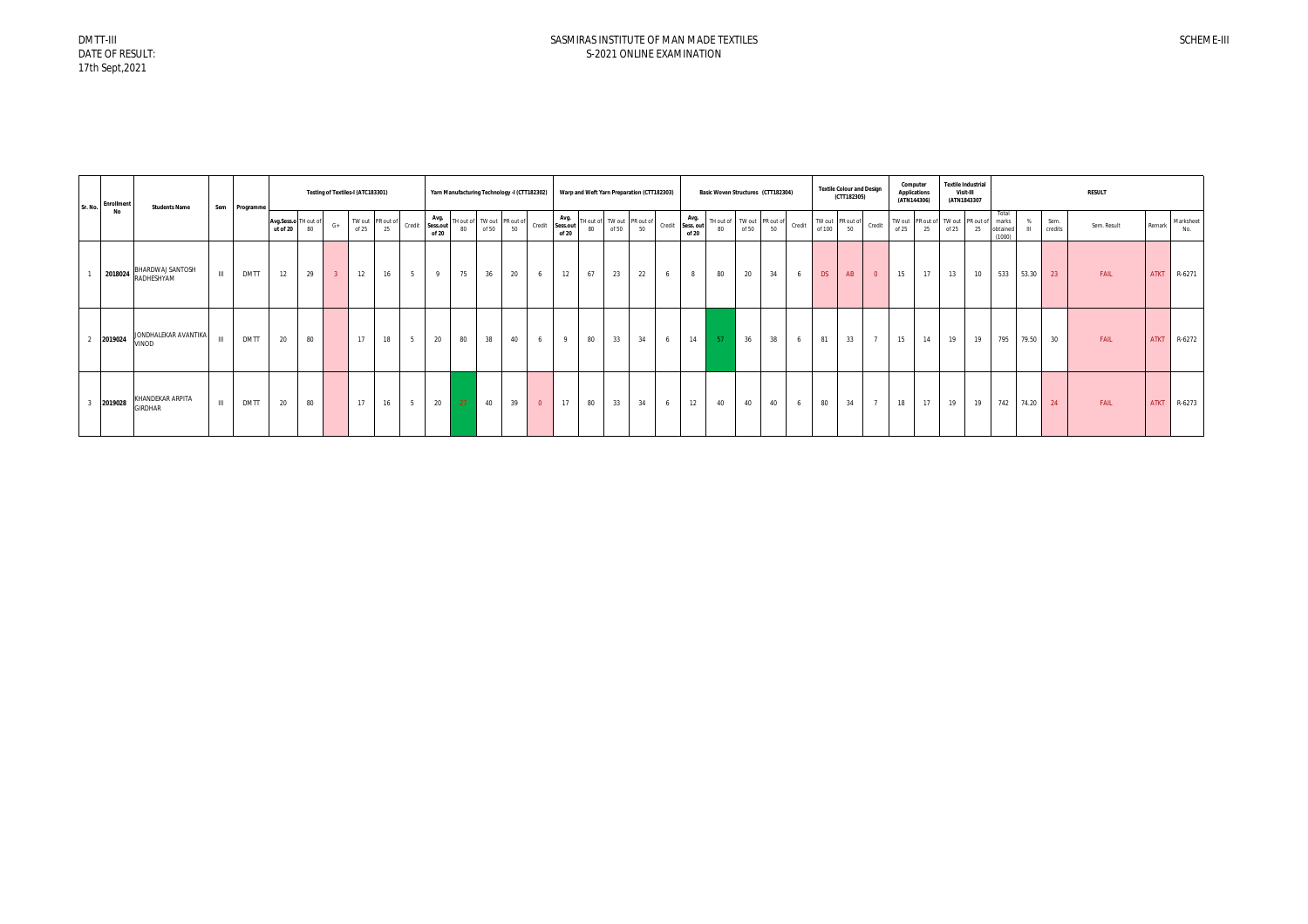#### DMTC-III DATE OF RESULT : 17th Sept,2021

#### SASMIRAS INSTITUTE OF MAN MADE TEXTILES S-2021

| Sr. No. Enrollment No | <b>Students Name</b>          | Sem          | Program     |                        |                 |         | Testing of Textiles-I (ATC183301) |                           |                |                           | Technology of Pre-treatments (CTX182302) |                                     |    |        |                |    |           | Dyeing Technology of Natural Fibres (CTX182304)                    |                |                           | Chemistry of Colorants & Auxillaries (CTX182304) |    |                 |          |                                                   |    |    | <b>Evaluation of Textile Auxillaries (DTX143305)</b> |                | Computer<br><b>Applications</b><br>(ATN183306) |    | <b>Textile Industrial</b><br>Visit-III |    |                             |                |                 | <b>RESULT</b>  |             |                  |
|-----------------------|-------------------------------|--------------|-------------|------------------------|-----------------|---------|-----------------------------------|---------------------------|----------------|---------------------------|------------------------------------------|-------------------------------------|----|--------|----------------|----|-----------|--------------------------------------------------------------------|----------------|---------------------------|--------------------------------------------------|----|-----------------|----------|---------------------------------------------------|----|----|------------------------------------------------------|----------------|------------------------------------------------|----|----------------------------------------|----|-----------------------------|----------------|-----------------|----------------|-------------|------------------|
|                       |                               |              | me          | Avg Sess.<br>out of 20 | FH out of<br>80 | $G_{+}$ | 25                                | TW out of PR out of<br>25 | Credit         | Avg.<br>Sess.out<br>of 20 |                                          | TH out of TW out of PR out of<br>50 | 50 | Credit |                |    |           | <b>Avg. Sess.</b> TH out of TW out of PR out of out of 20 80 50 50 | Credit         | Avg.<br>Sess.out<br>of 20 | TH out of TW out of PR out of<br>80              | 25 | 25              | Credit   | Avg. Sess. TH out of TW out of<br>out of 20 80 50 |    |    | PR out of<br>50                                      | Credit         | TW out of OR out of TW out of OR out of<br>25  | 25 | 25                                     | 25 | marks<br>obtained<br>(1000) | $\blacksquare$ | Sem.<br>credits | Sem.<br>Result | Remark      | Marksheet<br>No. |
|                       | 2018146 JHA LAXMAN MANOJ      | $\mathbf{H}$ | <b>DMTC</b> | 14                     | -56             |         | DS                                | 11                        | $\overline{0}$ | 13                        | 80                                       | 27                                  | 22 | 6      | 9              | 35 | DS.       | AB                                                                 | $\overline{0}$ | 13                        | 59                                               | DS | AB              | $\Omega$ | 11                                                | AB | 25 | 20                                                   | $\overline{0}$ | 10                                             | 10 | 15                                     | AB | 403                         | 40.30          | 6 <sup>6</sup>  | FAIL           | <b>ATKT</b> | R-6274           |
|                       | 2018159 SOHAIB SHAIKH RASHID  | $\mathbf{H}$ | <b>DMTC</b> | 13                     | 30 <sup>°</sup> |         | 10                                | 20                        | 6              | 12                        | 72                                       | 27                                  | 30 | 6      | $\overline{4}$ | 21 | 20        | 21                                                                 | $\overline{0}$ | 12                        | 32                                               | 12 | 15              | 6        | 13                                                | AB | 20 | 27                                                   | $\overline{0}$ | 12                                             | 18 | 14                                     | 13 | 443                         | 44.30          | 18              | FAIL           | <b>ATKT</b> | R-6275           |
|                       | 2018163 TARE YASH RAMAN       | $\mathbf{H}$ | <b>DMTC</b> | 12                     | 37              |         | 14                                | 20                        | 6              | 10                        | 80                                       | 29                                  | 30 | 6      | $7^{\circ}$    | 51 | DS        | AB                                                                 | $\overline{0}$ | 13                        | 80                                               | 12 | 14              | 6        | 14                                                | 69 | 25 | 33                                                   | 6              | 12                                             | 12 | 17                                     | 17 | 579                         | 57.90          | 24              | FAIL           | <b>ATKT</b> | R-6276           |
|                       | 2018168 WADE RAJ PRAMOD       | $\mathbf{H}$ | <b>DMTC</b> | 12                     | 48              |         | 15                                | 21                        | 6              | 14                        | 80                                       | 39                                  | 35 | - 6    | 10             | 53 | <b>DS</b> | AB                                                                 | $\Omega$       | 12                        | 80                                               | 14 | 18              | -6       | 11                                                | 67 | 24 | 33                                                   | 6              | 10                                             | 10 | 20                                     | 16 | 603                         | 60.30          | 24              | FAIL           | <b>ATKT</b> | R-6277           |
|                       | 2019117 BHOSALE AMIT ARJUN    | $\mathbf{H}$ | <b>DMTC</b> | 10                     | 27              |         | <b>DS</b>                         | 12                        | $\overline{0}$ | 10                        | 48                                       | 22                                  | 25 | 6      | $\overline{4}$ | 45 | 20        | 20                                                                 | 6              | 10                        | 80                                               | 22 | 10 <sup>°</sup> | 6        | 10                                                | 80 | 27 | 20                                                   | 6              | 22                                             | AB | 15                                     | 13 | 530                         | 53.00          | 24              | FAIL           | <b>ATKT</b> | R-6278           |
|                       | 2019136 SHAIKH ASFAK          | $\mathbf{H}$ | <b>DMTC</b> | 20                     | 80              |         | DS                                | 15                        | $\Omega$       | 20                        | 80                                       | 27                                  | 25 | 6      | 10             | 77 | 20        | 22                                                                 | -6             | 20                        | 80                                               | 10 | 10              | -6       | 10 <sup>1</sup>                                   | 80 | 30 | 28                                                   |                | 13                                             | 12 | 15                                     | 14 | 691                         | 69.10          | 24              | FAIL           |             | ATKT R-6279      |
|                       | 2020107 MISHRA GANESH SHAMBHU | III          | <b>DMTC</b> | 20                     | 80              |         | DS                                | 14                        | $\overline{0}$ | 20                        | 80                                       | 30                                  | 28 | 6      | 20             | 80 | 25        | 20                                                                 | 6              | 20                        | 80                                               | 12 | 10 <sup>1</sup> | 6        | 10                                                | 80 | 24 | 20                                                   | 6              | 11                                             | 10 | 15                                     | 15 | 694                         | 69.40          | 24              | FAIL           |             | ATKT R-6280      |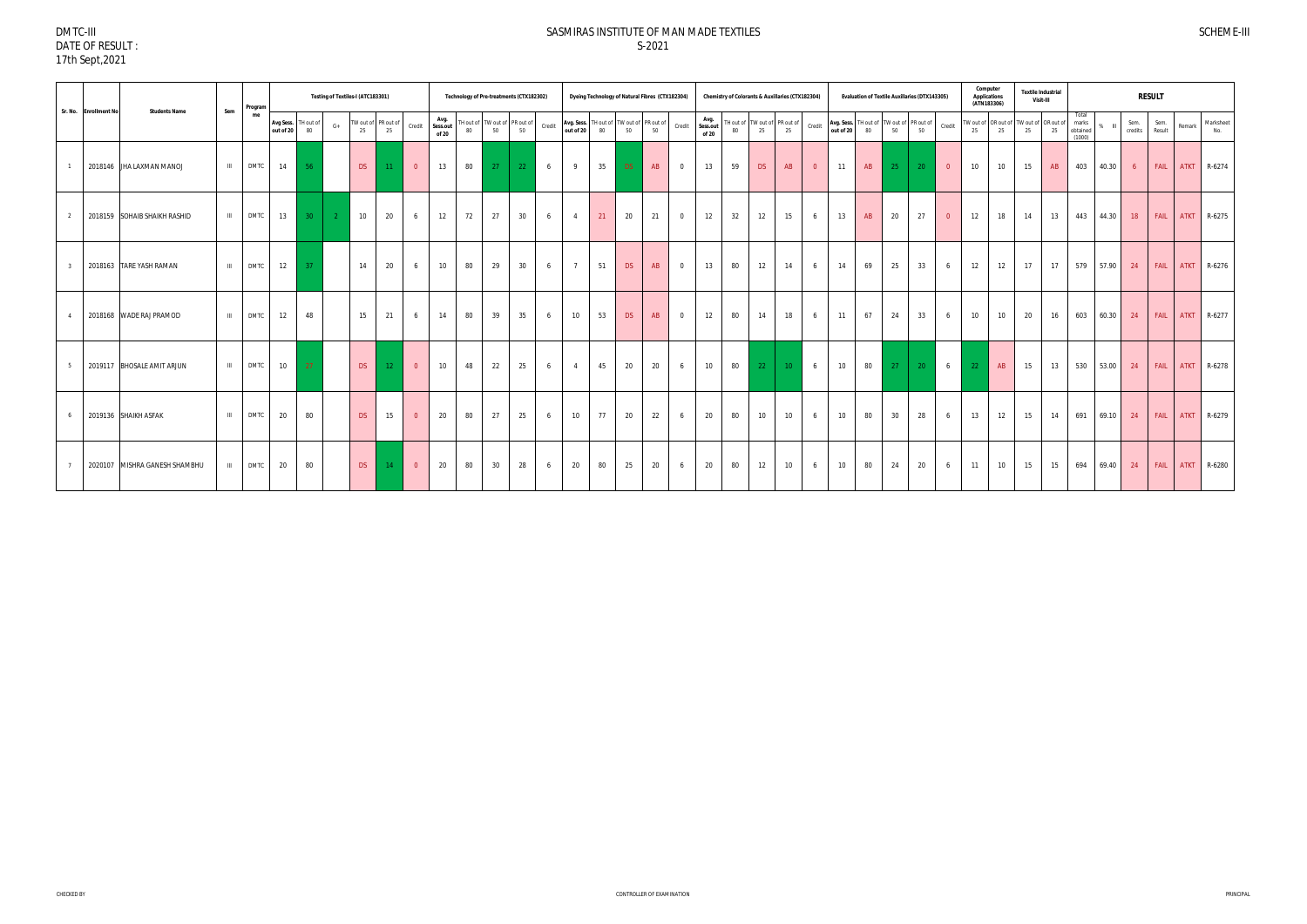| Sr.No. Enrollment No | <b>Students Name</b> |     | Sem Programme |                   | Testing of Textiles-I (ATC182301)                                                                                                                                                        |    |       | Weft Kniting- Circular and Flat (CTK182302)                                                                                                                              |    |       | Warp Kniting-Basic (CTK182303)                       |    |       | Yarn Manufacturing -Preparatory (CTK182304)                                                                                                                       |    |  |       |    | Weaving Technology (CTK182305) |    |          | Computer<br><b>Apllications</b><br>(ATN183306) |    | <b>Textile Industrial</b><br>Visit-III<br>(ATN183307) |    | <b>Fashion Illustration</b><br>(DTK183308)                        |    |                             |       |                 | <b>RESULT</b> |        |                   |
|----------------------|----------------------|-----|---------------|-------------------|------------------------------------------------------------------------------------------------------------------------------------------------------------------------------------------|----|-------|--------------------------------------------------------------------------------------------------------------------------------------------------------------------------|----|-------|------------------------------------------------------|----|-------|-------------------------------------------------------------------------------------------------------------------------------------------------------------------|----|--|-------|----|--------------------------------|----|----------|------------------------------------------------|----|-------------------------------------------------------|----|-------------------------------------------------------------------|----|-----------------------------|-------|-----------------|---------------|--------|-------------------|
|                      |                      |     |               | Sess.out<br>of 20 | ITH out of TW out $\left  \begin{array}{cc} \text{PR out of} \\ \text{or} \end{array} \right $ Credit $\left  \begin{array}{cc} \text{Sess.} \\ \text{out} \end{array} \right $<br>of 25 | 25 | of 20 | $\left  \begin{array}{c} \text{Avg.} \\ \text{TH out of} \end{array} \right $ TH out of TW out $\left  \begin{array}{c} \text{PR out of} \end{array} \right $<br>of $50$ | 50 | of 20 | Credit Sess. out TH out of TW out PR out of<br>of 50 | 50 | of 20 | Credit Sessiont Thout of TW out PR out Credit Session Thout of TW out PR out of Credit Credit Credit Session Thout of TW out PR out of Credit Credit Credit of 25 |    |  | of 20 |    |                                |    |          | of 25                                          |    | of 25                                                 | 25 | TW out OR out of TW out OR out of TW out PR out of marks<br>of 25 | 25 | Total<br>obtained<br>(1000) |       | Sem.<br>credits | Sem. Result   | Remark | Markshe<br>et No. |
| 2018211              | VISHAL SANTU YADAV   | III | <b>DKT</b>    |                   | 10                                                                                                                                                                                       | 15 |       | 20                                                                                                                                                                       | 20 |       |                                                      |    |       | 21                                                                                                                                                                | 18 |  |       | 23 | 12                             | 10 | $\Omega$ | $\sim$                                         | AB | 18                                                    | AB | 10 <sup>°</sup>                                                   |    | 366                         | 36.70 | - 6             | FAIL          |        | ATKT R-6281       |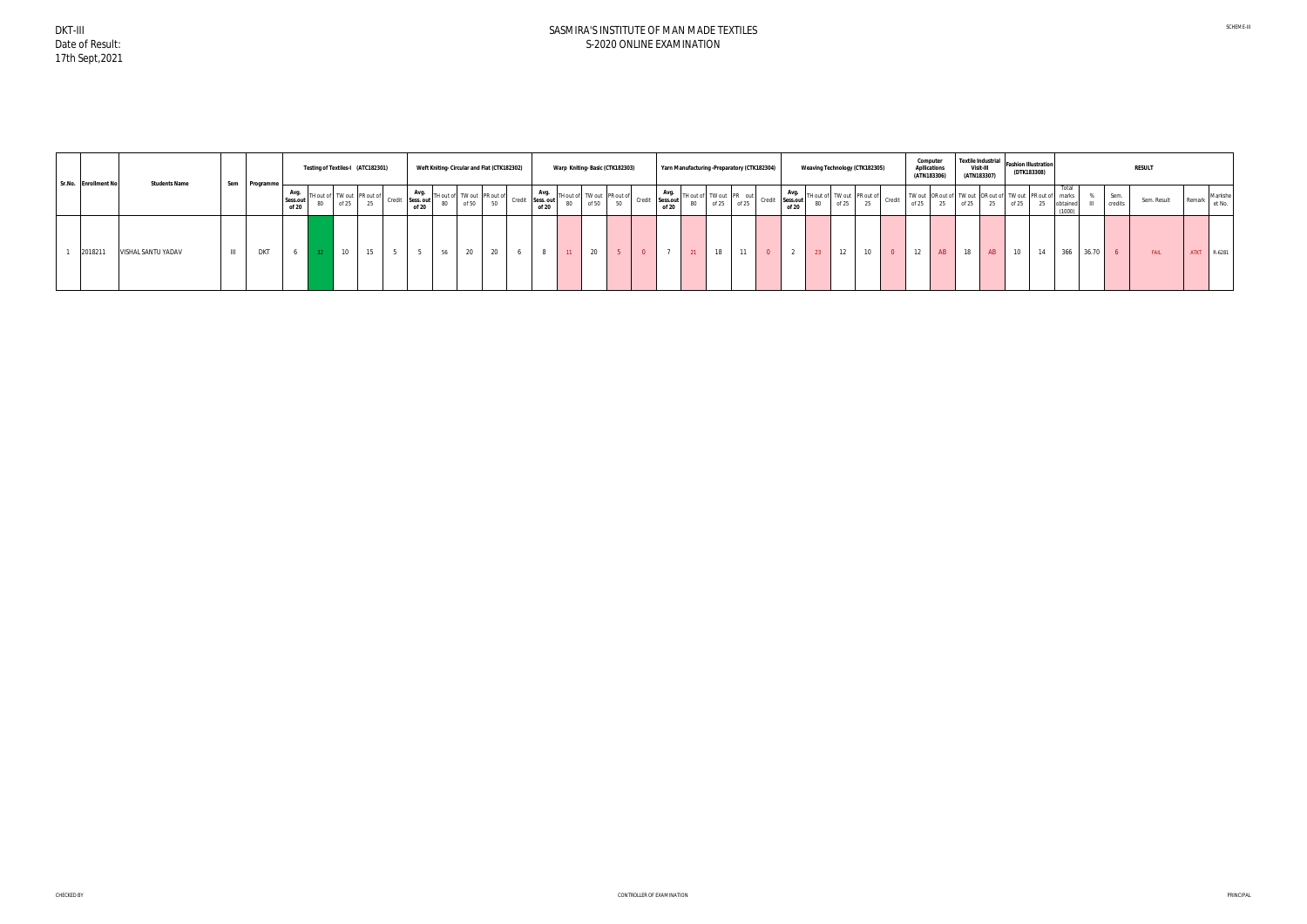# **DMTC-IV Result Dated:- 17th Sept,2021**

# **SASMIRA'S INSTITUTE OF MAN-MADE TEXTILES ONLINE S-2021 EXAMINATION**

# **SCHEME-I**

| $ $ Sr. $ $ | <b>Enrollment</b> | <b>Students Name</b>                        | Sem Programme |                       |       | <b>Testing of Textile-II</b><br>(ATC3401) |                    |                 |                | (ATC3402)         | <b>General Engineering</b>       |                      |           | (CTX2403)      | <b>Dyeing Technology of Natural Fibres</b>          |                |                                |    | <b>Analytical Textile Chemistry</b><br>(ATX3404)                                            |    |                                      |                               |    |                      | <b>Colour Physics (ATX3405)</b> |   |                            | Social &<br>Environmental<br><b>Awareness</b><br>(SHC1406) |                 |               |                 | Result             |             |                  |
|-------------|-------------------|---------------------------------------------|---------------|-----------------------|-------|-------------------------------------------|--------------------|-----------------|----------------|-------------------|----------------------------------|----------------------|-----------|----------------|-----------------------------------------------------|----------------|--------------------------------|----|---------------------------------------------------------------------------------------------|----|--------------------------------------|-------------------------------|----|----------------------|---------------------------------|---|----------------------------|------------------------------------------------------------|-----------------|---------------|-----------------|--------------------|-------------|------------------|
| No.         | No                |                                             |               | Sess.<br>out<br>of 20 | of 80 | TH out TW out<br>of 50                    | <b>PR</b><br>of 50 |                 | Sess.          | TH.<br>$20$ of 80 | out Credit out of out Credit out | Sess.<br>of 20 of 80 | TH<br>out | $G+$           | TW<br><b>PR</b><br>out of out of Credit<br>50<br>50 |                | Sess.<br>out of<br>$20\degree$ |    | TW<br>$\left[\begin{array}{c c}\nTH\,out \\ of\,80\n\end{array}\right]$ out of PR out<br>50 |    | Credit out of out out out out Credit | Sess.<br>20 of 80 of 50 of 50 |    | TH TW PR             |                                 |   | TW<br>out  <br>of 50 of 50 | OR<br>out Credit                                           | Marks<br>(1000) | obtained % IV | Sem.<br>credits | Sem. Result        | Remark      | Marksheet<br>No. |
|             | 2011120           | ANUP SUBHASHCHANDRA<br>IV<br><b>JAISWAL</b> | <b>DMTC</b>   | $\overline{0}$        | 32    | 35                                        | 26                 | $\overline{0}$  | 5 <sub>5</sub> | 37                | 5 <sup>5</sup>                   | $\overline{2}$       | 35        | 3 <sup>°</sup> | <b>DS</b><br>$\overline{0}$                         | $\overline{0}$ | $\overline{4}$                 | 37 | 29                                                                                          | 34 | 6                                    | $5\overline{)}$               | 36 | 37                   | 25                              | 6 | DS                         | $\overline{0}$<br>$\overline{0}$                           | 382             | 38.20         | 17              | FAIL               | <b>ATKT</b> | R-6282           |
|             | 2012131           | <b>GAUDA SANATAN UDAY</b><br>IV             | <b>DMTC</b>   | 6                     | AB    | 37                                        | 36                 | $\overline{0}$  | 6              | 14                | $\overline{0}$                   | $\overline{2}$       | 29        |                | 23<br>27                                            | $\overline{0}$ | $\overline{2}$                 | 69 | 33                                                                                          | 30 | 6                                    | $\overline{4}$                |    | 80 38                | 23                              | 6 | 35                         | $\overline{2}$<br>25                                       | 519             | 51.90         | 14              | FAIL               | <b>ATKT</b> | R-6283           |
|             | 2012132           | <b>GUPTA PRADEEP BACHHELAL</b><br>IV        | <b>DMTC</b>   | 10 <sup>1</sup>       | 50    | 42                                        | 34                 | $5\overline{)}$ | 10             | 46                | $5\overline{)}$                  | $5\overline{)}$      | 37        |                | 25<br>43                                            | 6              | $5\phantom{.0}$                | 80 | 39                                                                                          | 28 | 6                                    | 10 <sup>°</sup>               |    | $32 \mid 37$         | 31                              | 6 | 32                         | 20<br>2                                                    | 616             | 61.60         | 30              | <b>FIRST CLASS</b> | PASS        | R-6284           |
|             | 2014105           | CHAUHAN SACHIN<br>IV<br>SURENDRASINGH       | <b>DMTC</b>   | 11                    | 41    | 41                                        | 25                 | $5\overline{)}$ | 7              | 16                | $\overline{0}$                   | 8                    | 32        |                | 38<br>26                                            | 6              | 10                             |    | 33<br>30                                                                                    | 38 | 6                                    | 10                            |    | $34 \mid 38 \mid 38$ |                                 | 6 | 30                         | 32<br>$\overline{2}$                                       | 538             | 53.80         | 25              | FAIL               | <b>ATKT</b> | R-6285           |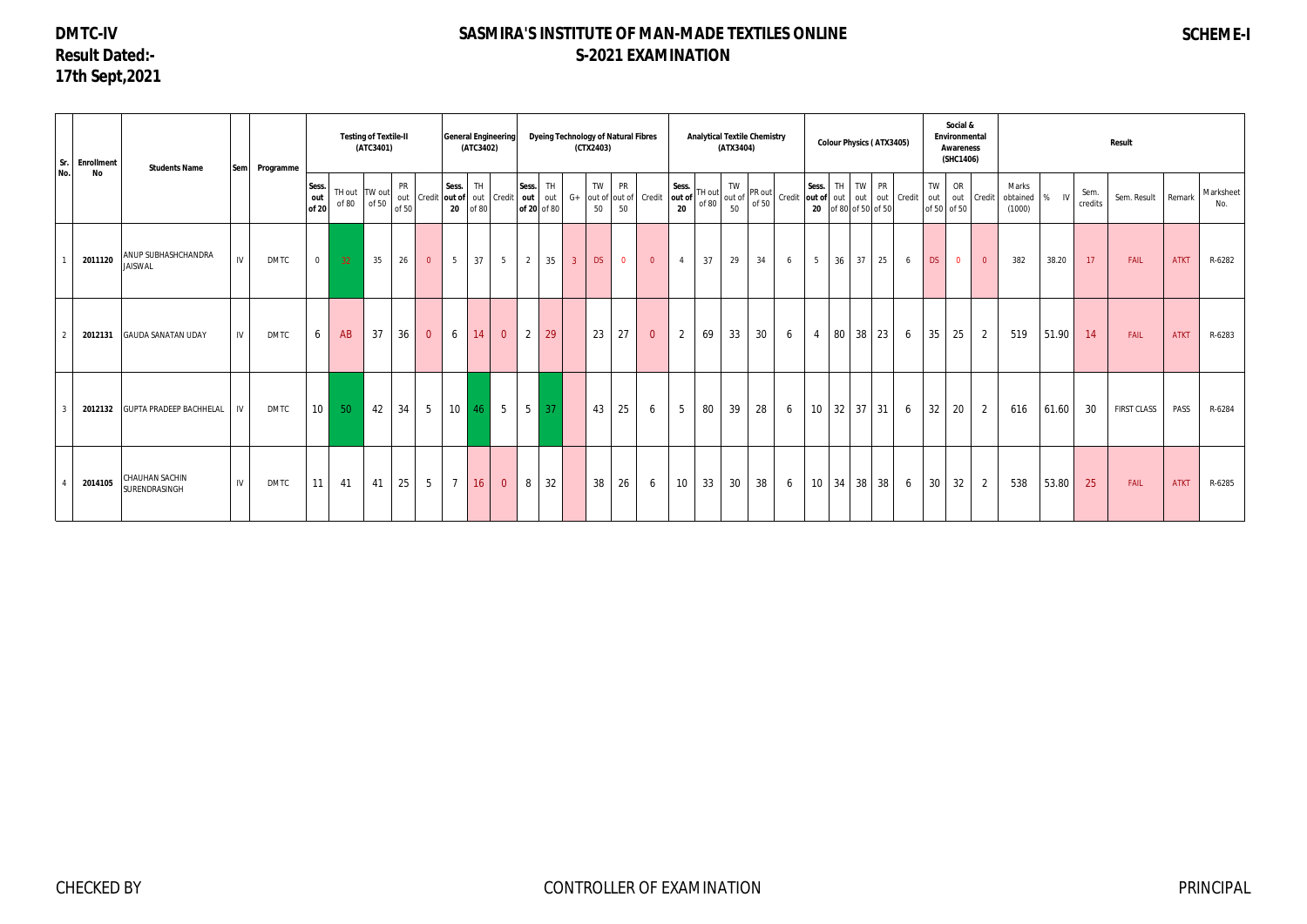# **DMTT-IV Result Date:- 17th Sept,2021**

| 0. | Sr.N Enrollment<br>No | <b>Students Name</b>          |    | Sem Programme |               |                                  |                |            |                 |   |             | (ATC143402)      |                         |             |         | Physical Testing of Textiles-II (ATC143401) General Engineering Yarn Manufacturing Technology -II<br>(CTT142403) |                 |   |             |              |          | (CTT142404) | <b>Fabric Manufacturing Technology -II</b> |                |                                                                      |              | <b>Compound Woven Structures-I</b><br>(CTT142405) |             |              |              |           | Textile<br>Colour &<br>Designing<br>(CTT142406) | Social<br>Envirinmental<br><b>Awareness</b><br>(ATN13407) | Industrial<br>Visit<br>(ATN13408) |                             |              |                 | <b>Result</b>       |             |                  |
|----|-----------------------|-------------------------------|----|---------------|---------------|----------------------------------|----------------|------------|-----------------|---|-------------|------------------|-------------------------|-------------|---------|------------------------------------------------------------------------------------------------------------------|-----------------|---|-------------|--------------|----------|-------------|--------------------------------------------|----------------|----------------------------------------------------------------------|--------------|---------------------------------------------------|-------------|--------------|--------------|-----------|-------------------------------------------------|-----------------------------------------------------------|-----------------------------------|-----------------------------|--------------|-----------------|---------------------|-------------|------------------|
|    |                       |                               |    |               | Sess.<br>- 20 | <b>TH</b><br>out of out of<br>80 |                | TW  <br>50 | <b>PR</b><br>50 |   | Sess.<br>20 | <b>TH</b><br>80  |                         | Sess.<br>20 | 80      | TW<br>$G_{+}$ out of out of Credit out of out of Credit out of out of out of out of out of Credit out of<br>50   | <b>PR</b><br>50 |   | Sess.<br>20 | $\mathbf{o}$ | TH<br>80 | 50          | TW PR<br>out of out of out of Credit<br>50 |                | Sess.<br>out of out of $G+$ out of out of Credit out of Credit<br>20 | TH<br>80     |                                                   | TW PR<br>50 | 50           |              | TW<br>100 |                                                 | Grade                                                     | Grade                             | Marks<br>obtained<br>(1000) | $\mathsf{N}$ | Sem.<br>credits | Sem. Result         | Remark      | Marksheet<br>No. |
|    |                       | 2014029 GUPTA NILESH VIRENDRA | IV | <b>DMTT</b>   | 12            | 29                               | 3 <sup>1</sup> | 35         | 39              | 6 |             | $6 \mid 29 \mid$ | $\bullet$               |             | 4 48 32 |                                                                                                                  | 21              | 6 |             | $7$ 25 57    |          | 30          | 29                                         | 6 <sup>1</sup> | $\overline{4}$                                                       | 23           |                                                   | 36          | 32           | $\mathbf{0}$ | 42        | 4                                               | C                                                         | C.                                | 497                         | 49.70        | 22              | <b>FAIL</b>         | <b>ATKT</b> | R-6286           |
|    |                       | 2014041 PAL SATISH SUBHASH    | IV | <b>DMTT</b>   | 19            | 53                               |                | 38         | 37              | 6 | 15          | 19               | $\overline{\mathbf{0}}$ | 12          | 50 30   |                                                                                                                  | 30              | 6 |             | 13 24 55     |          | 32          | 29                                         | 6              | 11                                                                   | $ 30\rangle$ | $\overline{2}$                                    | 31          | $ 20\rangle$ | 6            | 46        |                                                 | $\mathbf{c}$                                              |                                   | 540                         | 54.00        | 28              | <b>FAIL</b>         | <b>ATKT</b> | R-6287           |
|    |                       | 2016011 PATIL BHAVESH NARESH  | IV | <b>DMTT</b>   | 13            | 61                               |                | 30         | 28              | 6 | 12          | 32               | $\overline{2}$          | 12          | 32      | 33                                                                                                               | 30              | 6 | 9           |              | 32       | 28          | 24                                         | 6 <sup>1</sup> | $6 \mid 34$                                                          |              |                                                   | 34          | 40           | 6            | 57        |                                                 |                                                           |                                   | 517                         | 51.70        | 30              | <b>SECOND CLASS</b> | <b>PASS</b> | R-6288           |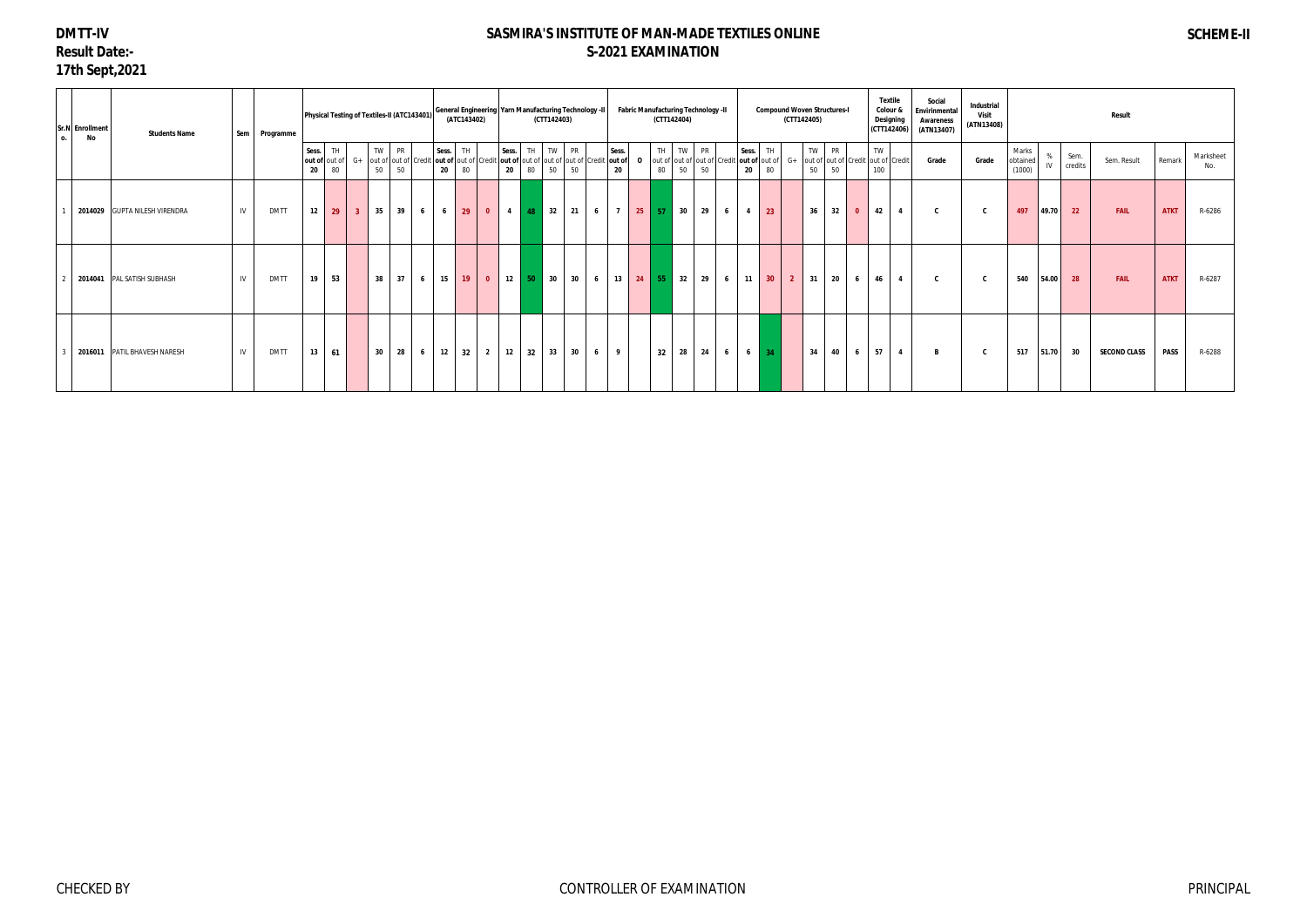**DMTC-IV Result Date: 17th Sept,2021**

## **SASMIRA'S INSTITUTE OF MAN-MADE TEXTILES ONLINE S-2021 EXAMINATION**

## **SCHEME-II**

| Sr.No. Enrollment No. | <b>Students Name</b> |    | Sem Programme |                       | <b>Physical Testing of Textiles-II</b> | (ATC143401) |                                                                           |        | <b>General Engineering</b> | (ATC143402) |                |                 |                                                                                                                                                                                                                                                                                                                                        | (CTX142403) |           | <b>Dyeing Technology of Natural Fibres</b> |    |                                                                                                                                                | (CTX142404) | <b>Technology of Printing -I</b> |   |           | its Evaluation<br>(ATX143405) | <b>Textile Auxillaries and</b>                                                                                                                                                                                                                                                                                                     |                 | <b>Textile Processing</b><br><b>Machineries</b><br>(CTX142406) |                | Social &<br>Environmental<br><b>Awareness</b><br>(ATN143407) | Industrial<br><b>Visit</b><br>(ATN143408) |                                      |       |                 | <b>Result</b>      |             |           |
|-----------------------|----------------------|----|---------------|-----------------------|----------------------------------------|-------------|---------------------------------------------------------------------------|--------|----------------------------|-------------|----------------|-----------------|----------------------------------------------------------------------------------------------------------------------------------------------------------------------------------------------------------------------------------------------------------------------------------------------------------------------------------------|-------------|-----------|--------------------------------------------|----|------------------------------------------------------------------------------------------------------------------------------------------------|-------------|----------------------------------|---|-----------|-------------------------------|------------------------------------------------------------------------------------------------------------------------------------------------------------------------------------------------------------------------------------------------------------------------------------------------------------------------------------|-----------------|----------------------------------------------------------------|----------------|--------------------------------------------------------------|-------------------------------------------|--------------------------------------|-------|-----------------|--------------------|-------------|-----------|
|                       |                      |    |               | Sess.<br>out of<br>20 | TH out<br>of 80                        | TW          | PR out<br>out of $\begin{bmatrix} 1 & 1 & 0 \\ 0 & 50 & 50 \end{bmatrix}$ | Credit |                            |             |                |                 | Sess.o TH out of $\begin{bmatrix} 1 & 1 & 1 & 1 \\ 1 & 1 & 1 & 1 \\ 1 & 1 & 1 & 1 \\ 1 & 1 & 1 & 1 \\ 1 & 1 & 1 & 1 \end{bmatrix}$ Credit $\begin{bmatrix} 1 & 1 & 1 & 1 \\ 1 & 1 & 1 & 1 \\ 1 & 1 & 1 & 1 \\ 1 & 1 & 1 & 1 \\ 1 & 1 & 1 & 1 \end{bmatrix}$ of 50 $\begin{bmatrix} 1 & 1 & 1 & 1 \\ 1 & 1 & 1 & 1 \\ 1 & 1 & 1 & 1 \\$ |             |           | Credit                                     |    | $\begin{array}{c} \n\text{Sess.o} \\ \text{ut of} \\ \text{20} \\ \end{array} \begin{bmatrix} \n\text{TH out} \\ \text{of } 80\n\end{bmatrix}$ |             |                                  |   |           |                               | $\begin{bmatrix} W \\ V \\ V \\ V \\ 50 \end{bmatrix}$ PR out $\begin{bmatrix} \nabla W \\ \nabla P \\ \nabla V \\ \nabla V \\ 50 \end{bmatrix}$ PR out $\begin{bmatrix} \nabla W \\ \nabla P \\ \nabla V \\ 50 \end{bmatrix}$ Credit $\begin{bmatrix} \n\text{Sess.}\n\text{or} \\ \n\text{at of } T \\ 2\text{or} \end{bmatrix}$ | Sess.o TH out   | of 80                                                          | Credit         | Grade                                                        | Grade                                     | Total<br>marks<br>obtained<br>(1000) |       | Sem.<br>credits | Sem. Result        | Remark      | Marksheet |
| 2014128               | KHAN SALMAN IBRAHIM  | IV | <b>DMTC</b>   | 11                    | 32                                     | 23          | 27                                                                        | 5      | 12                         | 37          | $\overline{2}$ | 6               | 48                                                                                                                                                                                                                                                                                                                                     | 27          | 30        | 5                                          | 14 | 62                                                                                                                                             | 24          | 24                               | 5 | 30        | 33                            | 5                                                                                                                                                                                                                                                                                                                                  | $12 \quad 80$   |                                                                | $\overline{4}$ |                                                              |                                           | 658                                  | 65.80 | 30              | <b>FIRST CLASS</b> | <b>PASS</b> | R-6289    |
| 2018119               | SINGH PRINCE AMIT    | IV | <b>DMTC</b>   | 13                    | 62                                     | 18          | 18                                                                        | 5      | 12                         | 69          | $\overline{2}$ | 10 <sub>1</sub> | AB                                                                                                                                                                                                                                                                                                                                     | <b>DS</b>   | <b>AB</b> | $\overline{0}$                             | 18 | -64                                                                                                                                            | 32          | 36                               | 5 | <b>DS</b> | <b>AB</b>                     | $\overline{\mathbf{0}}$                                                                                                                                                                                                                                                                                                            | 10 <sub>1</sub> | AB                                                             | $\overline{0}$ |                                                              |                                           | 375                                  | 37.50 | 20              | FAIL               | <b>ATKT</b> | R-6290    |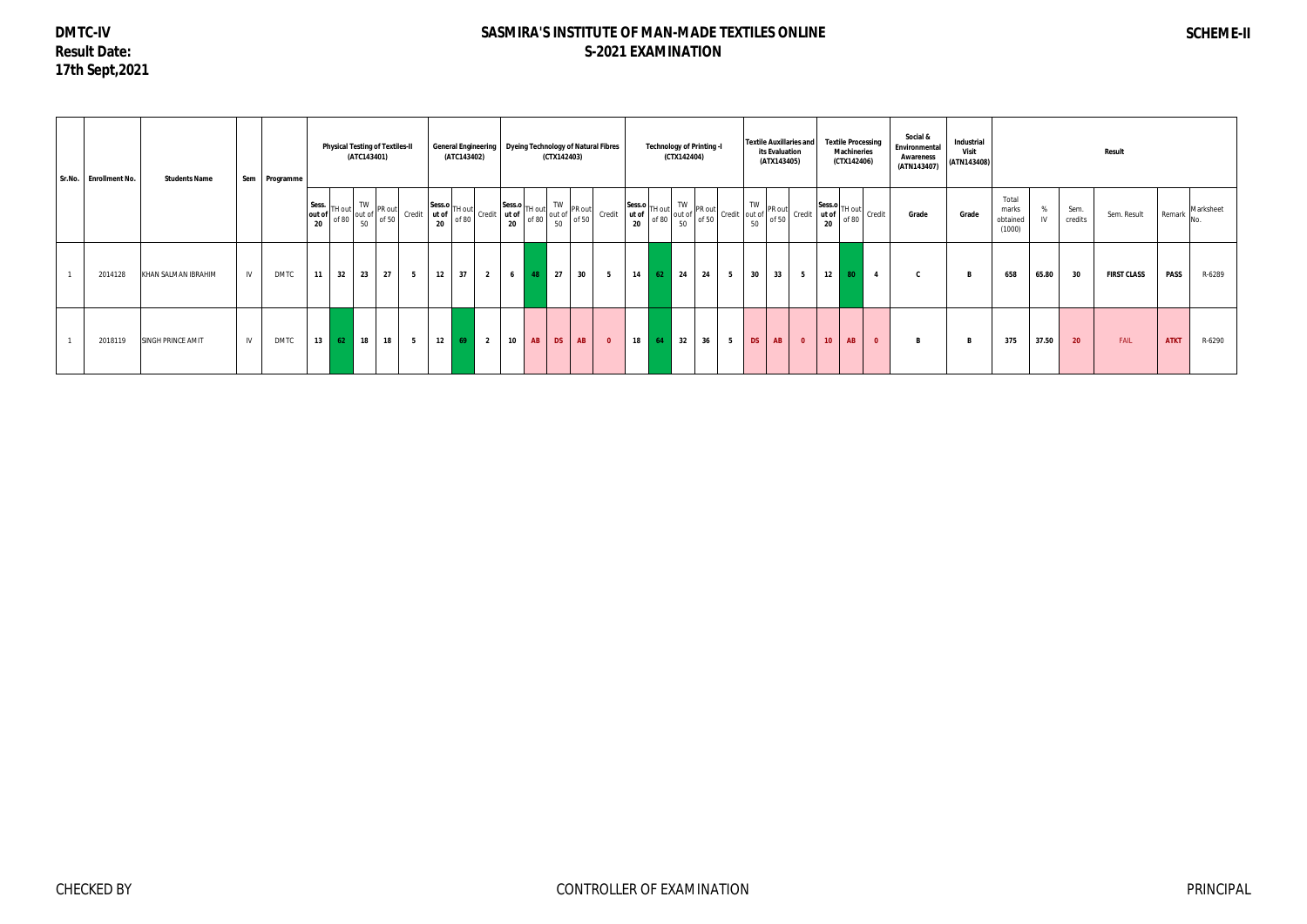# **DMTT-IV Result Date:- 17th Sept,2021**

| Sr.No. | <b>Enrollment</b><br>No | <b>Students Name</b>          | Sem | Programme   |                 |                         |                |                 | Testing of Textiles-II (ATC183401)              |                    | (ATC183402) |                |             |          | (CTT182403) |                               | General Engineering   Yarn Manufacturing Technology -II   Weaving Mechanism (CTT182404)                                                                                                 |                 |                         |             |    | <b>Advance Textile Design-I</b><br>(CTT182405) |    |              | Garment<br>Manufacturing<br>Technology<br>(CTT182406) |    | Social<br><b>Envirinmental</b><br>Awareness<br>(ATN13407) | <b>Textile Industrial</b><br>Visit -IV<br>(ATN18408) |                |                             |         |                 | Result      |             |                  |
|--------|-------------------------|-------------------------------|-----|-------------|-----------------|-------------------------|----------------|-----------------|-------------------------------------------------|--------------------|-------------|----------------|-------------|----------|-------------|-------------------------------|-----------------------------------------------------------------------------------------------------------------------------------------------------------------------------------------|-----------------|-------------------------|-------------|----|------------------------------------------------|----|--------------|-------------------------------------------------------|----|-----------------------------------------------------------|------------------------------------------------------|----------------|-----------------------------|---------|-----------------|-------------|-------------|------------------|
|        |                         |                               |     |             | Sess.<br>out of | TH<br>out of $G+$<br>80 |                | TW PR<br>25     | out of out of Credit out of out of Credit<br>25 | Sess.<br>20        | TH<br>80    |                | Sess.<br>20 | TH<br>80 | TW PR<br>50 | 50                            | TW<br>TH<br>Sess.<br>t <b> out of  </b> out of  out of  out of  Credit   <b>out of</b>  out of  out of  out of  Credit   <b>out of</b>  out of  out of  out of  Credi<br>20<br>80<br>50 | <b>PR</b><br>50 |                         | Sess.<br>20 | 80 | TH TW PR<br>50                                 | 50 |              | $\sim$ $\frac{1}{2}$ TW out credit $1$<br>of 50       |    | of 25 of 25                                               | TW out   0R out   TW out of   0R out<br>25           | of 25          | Marks<br>obtained<br>(1000) | %<br>IV | Sem.<br>credits | Sem. Result |             | Remark Marksheet |
|        |                         | 2018030 GHARAT AKSHAY G       | IV  | <b>DMTT</b> | 14              | 29                      | $\overline{3}$ | 13              | $\overline{\mathbf{8}}$                         | 15<br>$\mathbf{0}$ | 80          | 6 <sup>6</sup> | 14          | 35       | 30          | 15<br>$\overline{\mathbf{0}}$ | 32<br>32<br>13                                                                                                                                                                          | 15              | $\overline{\mathbf{0}}$ | 13          | 43 | 31                                             | 15 | $\mathbf{0}$ | 31<br>$\overline{4}$                                  | 13 |                                                           | 13                                                   | 8 <sup>1</sup> | 523                         | 52.30   | 10              | <b>FAIL</b> | <b>ATKT</b> | R-6291           |
|        |                         | 2018032 CHINMAY SANJIV GAHRAT | IV  | <b>DMTT</b> | 14              |                         |                | 15 <sup>1</sup> | 8                                               | $\mathbf{0}$<br>12 | 61          | 6 <sup>1</sup> | 14          | 37       | 30          | 15<br>$\bullet$               | 43<br>31<br>12                                                                                                                                                                          | 15              | $\overline{\mathbf{0}}$ | 11          | 32 | 27                                             | 15 | $\mathbf{0}$ | 33                                                    | 13 |                                                           | 13                                                   | 8 <sup>1</sup> | 508                         | 50.80   | 10              | <b>FAIL</b> | <b>ATKT</b> | R-6292           |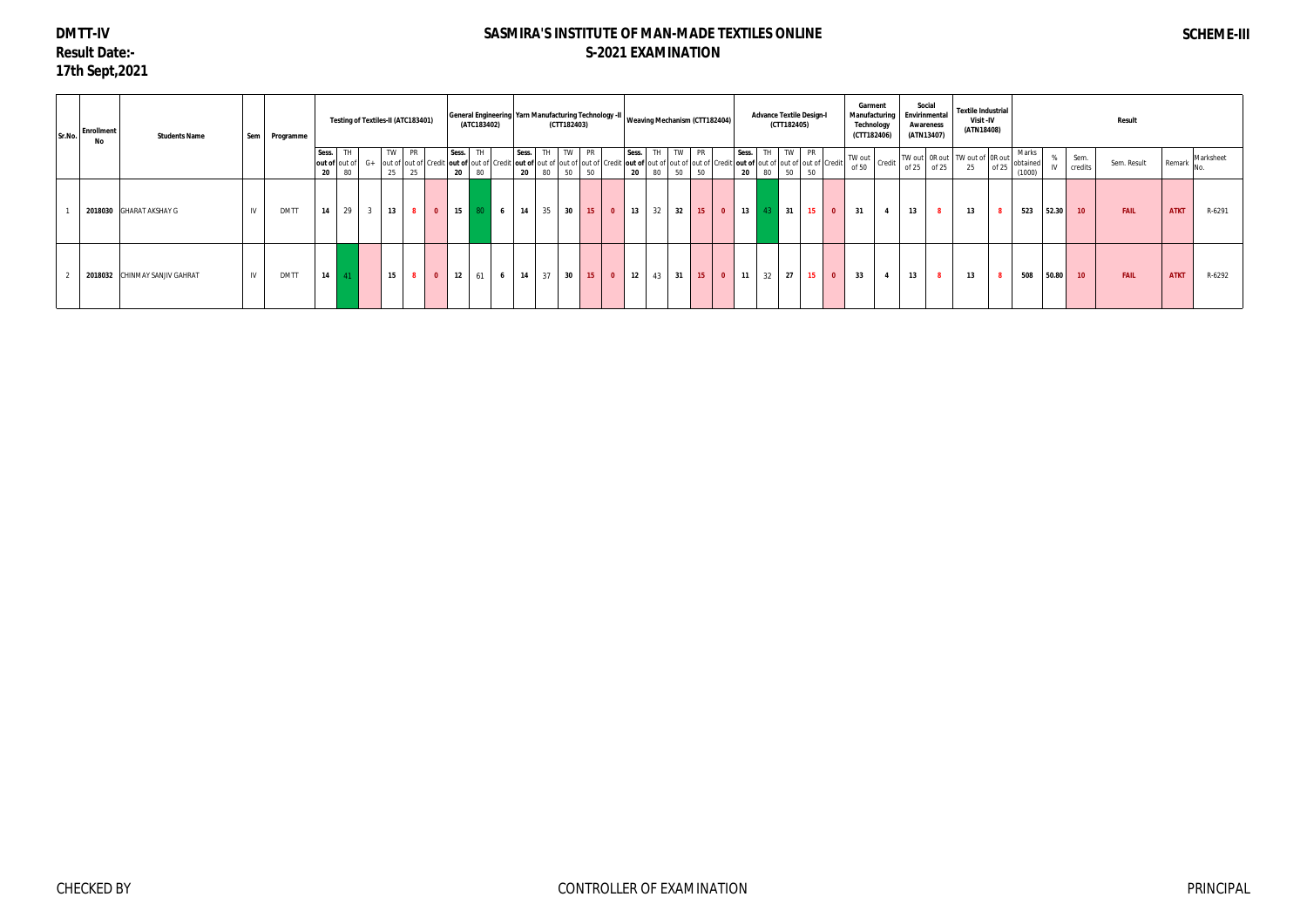DMTC-III DATE OF RESULT : 17th Sept,2021

|        | <b>Enrollment</b> |                      |     |             |       | Testing of Textiles-II (ATC183401)        |      |       |        | <b>General Engineering</b><br>(ATC183402) |                                       |       |    | Dyeing Technology of Synthetic Fibres(CTX182403) |        | Printing Technololgy of Narural Fibres (CTX182404) |    |    |       |       |                                                                                                                                                              |    | Technology of Finishing (CTX182405) | <b>Color Measurement &amp; Computer Color Matching</b>   | (CTX182406) |  |    | <b>Social Envirinmental</b><br><b>Awareness</b><br>(ATN13407)              | <b>Textile Industrial</b> | <b>Visit -IV (ATN18408)</b> |                                  |       |                 | <b>RESULT</b>  |             |           |
|--------|-------------------|----------------------|-----|-------------|-------|-------------------------------------------|------|-------|--------|-------------------------------------------|---------------------------------------|-------|----|--------------------------------------------------|--------|----------------------------------------------------|----|----|-------|-------|--------------------------------------------------------------------------------------------------------------------------------------------------------------|----|-------------------------------------|----------------------------------------------------------|-------------|--|----|----------------------------------------------------------------------------|---------------------------|-----------------------------|----------------------------------|-------|-----------------|----------------|-------------|-----------|
| Sr.No. | No                | <b>Students Name</b> | Sem | Programme   | of 20 | Sess.out TH out of TW out of PR out<br>80 | - 20 | of 25 | Credit |                                           | Sess.out TH out<br>of 20 of 80 Credit | of 20 | 25 | Sess.out TH out of TW out of PR out of<br>25     | Credit | of 20                                              | 80 | 25 | of 25 | of 20 | Sess.out TH out of TW out of PR out credit Sess.out TH out of PR out $\left  \begin{array}{cc} \text{Sess.out} \\ \text{Sess.out} \end{array} \right $<br>80 | 25 | Credit<br>of 25                     | Sess.out TH out of TW out of PR out of<br>of 20 80 25 25 |             |  | 25 | Credit TW out of OR out of TW out of OR out of Credit $\frac{1}{25}$<br>25 | - 40                      | 25                          | Marks<br>obtained % IV<br>(1000) |       | Sem.<br>credits | Sem.<br>Result | Remark      | Marksheet |
|        | 2018152           | PARIKH ANKIT SHARVAN |     | <b>DMTC</b> | 11    |                                           |      |       |        |                                           |                                       |       |    |                                                  |        |                                                    |    |    |       |       |                                                                                                                                                              | 24 |                                     |                                                          | 14          |  |    |                                                                            |                           |                             | 603                              | 60.30 |                 | <b>FAIL</b>    | <b>ATKT</b> | R-6293    |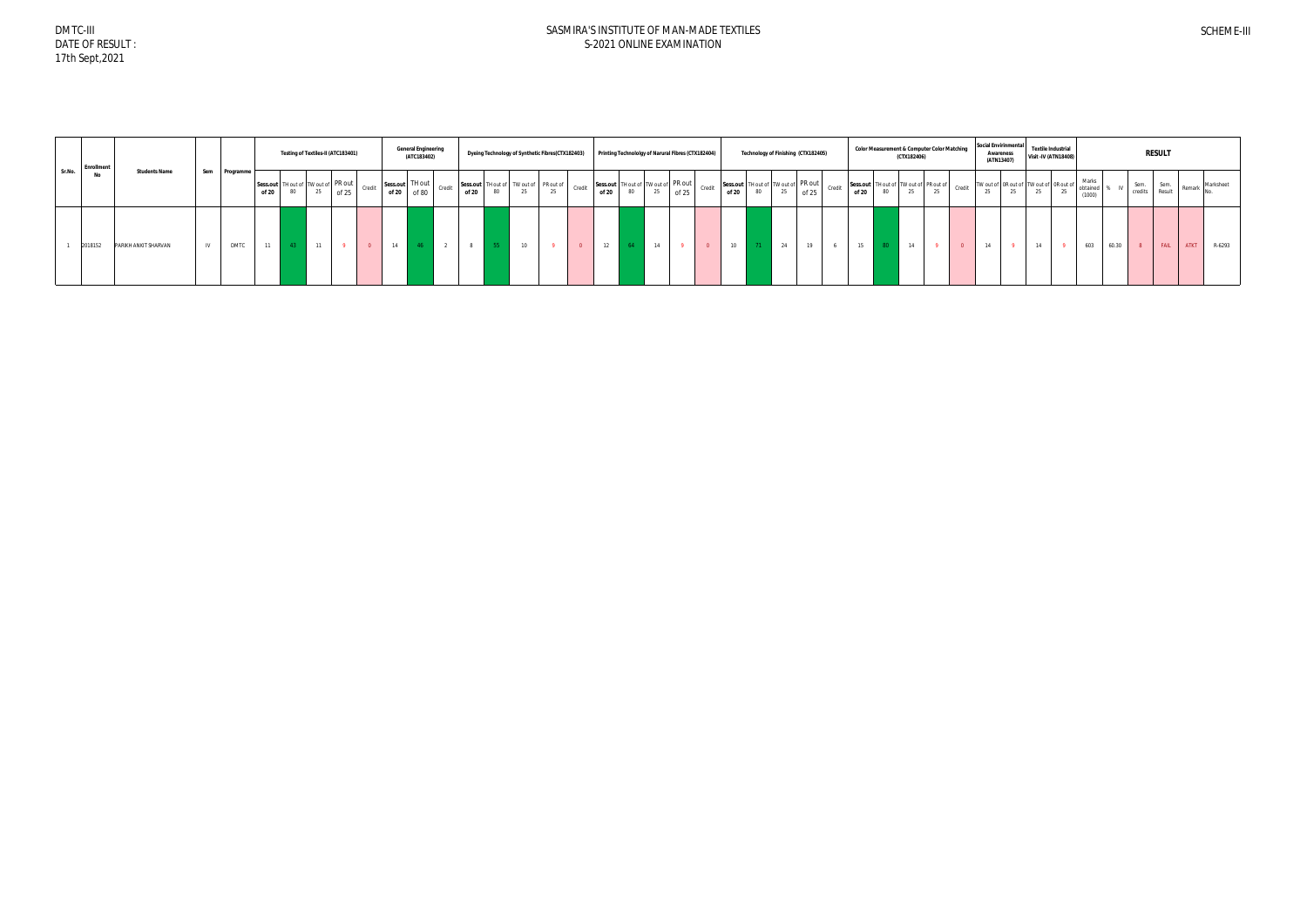| Sr.No. Enrollment | <b>Students Name</b>    | Sem Programme |           | Physical Testing of Textiles-II (ATC143401) |  |    |                                        |           | General Engineering (ATC143402) |                                      |    |                | Wef Knit Jacquard Technology (CTK 142403)               |    |  |          | Tricot Warp Knitting (CTK 142404) |                                                                                                                                                                                                                                                             | Yarn Manufacturing Technology (CTX142405) |                 |                   |                                                         |           |  |             | <b>Weaving Preparatory Process (DTK 144406)</b>            |        | <b>Fashion Illustrtion</b><br>(DTK 144409) | Social<br>Enviornmer<br><b>Awareness</b><br>$\cdots$ (ATN 143407 (ATN 143408) | Industria<br>Visit |                 |            |                | <b>RESULT</b>                          |             |
|-------------------|-------------------------|---------------|-----------|---------------------------------------------|--|----|----------------------------------------|-----------|---------------------------------|--------------------------------------|----|----------------|---------------------------------------------------------|----|--|----------|-----------------------------------|-------------------------------------------------------------------------------------------------------------------------------------------------------------------------------------------------------------------------------------------------------------|-------------------------------------------|-----------------|-------------------|---------------------------------------------------------|-----------|--|-------------|------------------------------------------------------------|--------|--------------------------------------------|-------------------------------------------------------------------------------|--------------------|-----------------|------------|----------------|----------------------------------------|-------------|
|                   |                         |               | <b>S1</b> |                                             |  |    | Avg out TH out TW out PR out Credit 51 | <b>S2</b> |                                 | Avg out TH out<br>of 20 of 80 Credit | S1 | S <sub>2</sub> | Avg out TH out TW out PR out<br>of 20 of 80 of 25 of 50 |    |  |          |                                   | S2 $\begin{array}{ c c c c c c c c } \hline \text{Avg out} & \text{TH out} & \text{TW out} & \text{PR out} & \text{Credit} & \text{S1} \ \hline \text{of 20} & \text{of 80} & \text{of 25} & \text{of 50} & \text{Credit} & \text{S1} \ \hline \end{array}$ | <b>S2</b>                                 |                 |                   | Avg out TH out TW out PR out<br>of 20 of 80 of 25 of 25 | Credit S1 |  |             | S2 Avg out TH out TW out PR out<br>of 20 of 80 of 25 of 25 | Credit | TW out of 50                               | Grade                                                                         | Grade              | Marks<br>(1000) | obtained % | Sem<br>credit: | Sem. Result                            | Markshee    |
| 2018201           | KARAN HARESH BHANUSHALI | <b>DKT</b>    | 20        | 20 20 48 24                                 |  | 22 |                                        | 18        | 18<br>18                        |                                      |    |                |                                                         | 30 |  | 20<br>20 | 17                                |                                                                                                                                                                                                                                                             | 20                                        | 17 <sup>1</sup> | $\blacksquare$ 18 | 19                                                      |           |  | 20 20 20 73 | $\blacksquare$ 15<br>15                                    |        |                                            |                                                                               |                    |                 | 753        | 75.30 30       | FIRST CLASS WITH<br><b>DISTINCTION</b> | PASS R-6294 |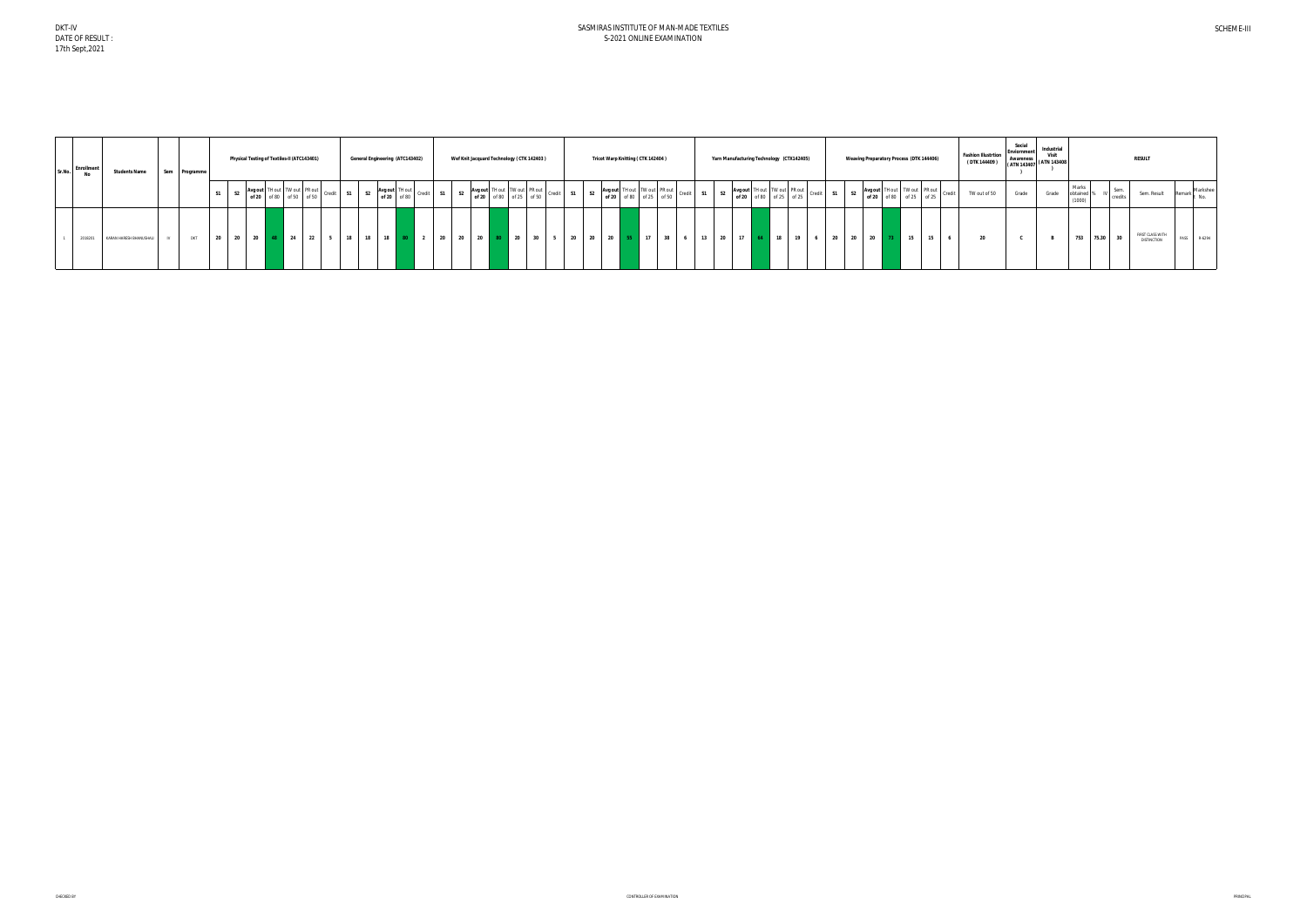# **DMTC-V Result Date:- 17th Sept,2021**

# SASMIRA'S INSTITUTE OF MAN-MADE TEXTILE ONLINE EXAMINATION S-2021 SCHEME-OLD

|       |                      |                                   |               |               |                |          | 1(501)   | Analytical Textile Chemistry -                                                            |                | Colour Physics - II (502) |    |                |             |             | Printing - I (503) |   |             |                 |             | Dyeing Technology - III (504)            |                |                | <b>Technical Textiles</b><br>(505) |                                  | <b>Principles of</b> | Management (506) |                                                            | Enterprenuership | Development (507) |                         | Project Seminar<br>(508) |                |          | Industrial Visit /<br>Seminar (509)         |                |                             |       |                 | Result                        |             |                  |
|-------|----------------------|-----------------------------------|---------------|---------------|----------------|----------|----------|-------------------------------------------------------------------------------------------|----------------|---------------------------|----|----------------|-------------|-------------|--------------------|---|-------------|-----------------|-------------|------------------------------------------|----------------|----------------|------------------------------------|----------------------------------|----------------------|------------------|------------------------------------------------------------|------------------|-------------------|-------------------------|--------------------------|----------------|----------|---------------------------------------------|----------------|-----------------------------|-------|-----------------|-------------------------------|-------------|------------------|
| No. I | Sr. Enrollment<br>No | <b>Students Name</b>              |               | Sem Programme | Sess.<br>-20   | TH<br>80 | TW<br>50 | out of out of out of Credit   out of out of out of Credit   out of out of out of   Credit | Sess.<br>20    | TH TW<br>80               | 50 |                | Sess.<br>20 | TH TW<br>80 | 50                 |   | Sess.<br>20 | <b>TH</b><br>80 | TW PR<br>50 | out of out of out of out of Credit<br>50 |                | Sess.<br>20    | TH.<br>out of out of Credit<br>80  | Sess.<br>20                      | TH.<br>80            |                  | Sess.<br>out of out of Credit   out of out of Credit<br>20 | <b>TH</b><br>80  |                   | TW<br>out<br>of25 of 25 | <b>OR</b>                |                | TW<br>25 | OR<br>out Credit out of out of Credit<br>25 |                | Marks<br>obtained<br>(1050) |       | Sem.<br>credits | Sem.<br>Result                | Remark      | Marksheet<br>No. |
|       |                      | <b>2007126</b> PRADIP MUNIB YADAV | $\mathcal{U}$ | <b>DMTC</b>   | $\overline{7}$ | 34       | 27       | 5 <sub>5</sub>                                                                            | 5 <sub>5</sub> | 61                        | 35 | $\overline{4}$ | 9           | 39          | 23                 | 5 | 9           | 32              | 26          | 28                                       | 5 <sub>5</sub> | $\overline{7}$ | 43                                 | $\overline{4}$<br>$\overline{4}$ | 41                   | $\overline{4}$   | $\overline{\phantom{a}}$ 3                                 | 51               | - 4               | 20                      | 20 <sub>1</sub>          | $\overline{2}$ | 20       | 10 <sub>1</sub>                             | $\overline{2}$ | 554                         | 52.76 | 35              | <b>SECOND</b><br><b>CLASS</b> | <b>PASS</b> | R-6295           |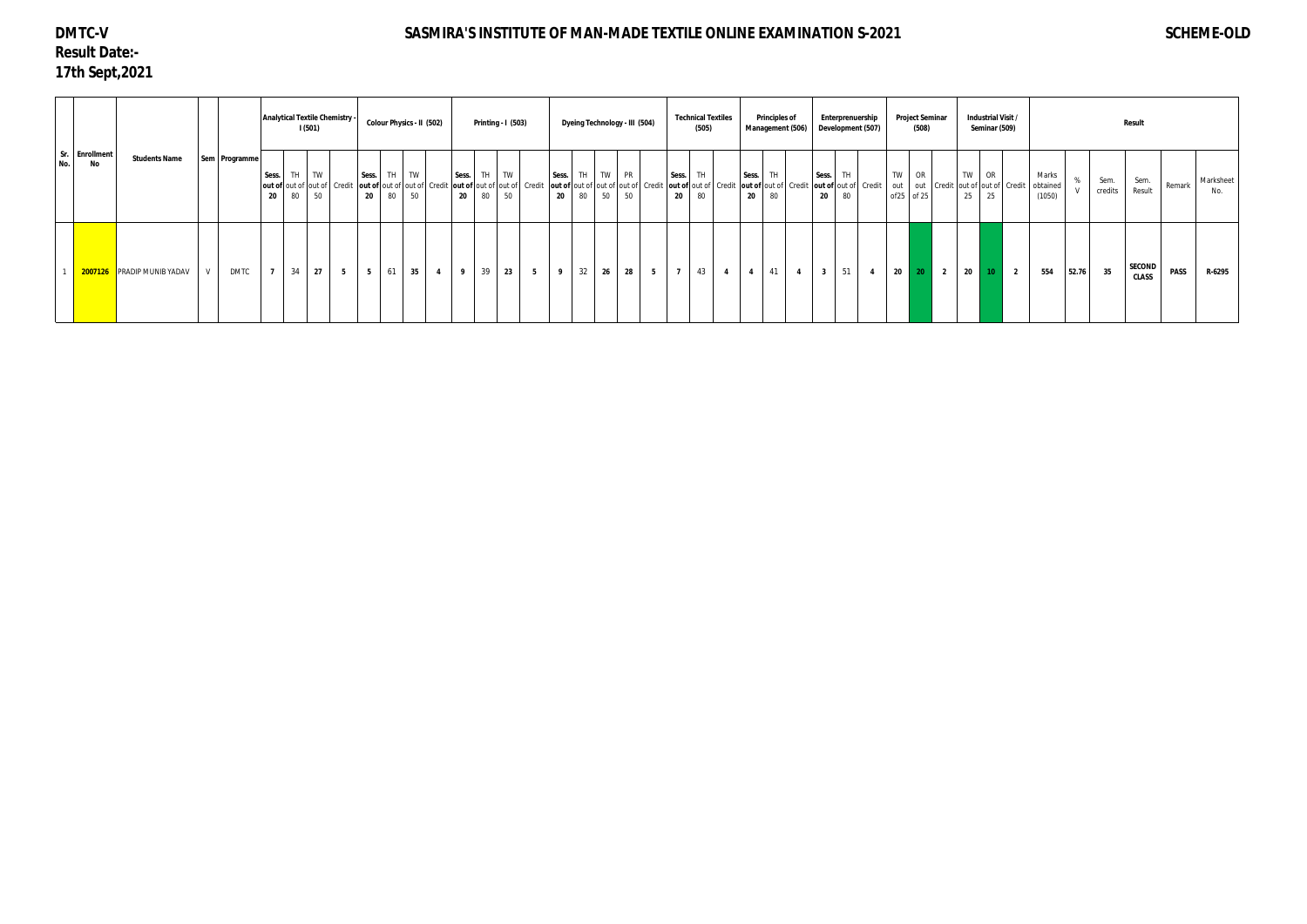# **DMTC-V Result Date:- 17th Sept,2021**

# **SASMIRA'S INSTITUTE OF MAN-MADE TEXTILES ONLINE EXAMINATION S-2021 SCHEME-I**

|        |                                                 |               |               |                | <b>Technical Textiles</b><br>(DTC4504) |                         | <b>Technology of Printing (CTX2501)</b>     |           |                            |          |                |                 | <b>Chemical Processing Machineries</b> | (CTX2502)      |           |                         |                                                                              |          | <b>Fibres</b><br>(CTX2503) |          |                         | Dyeing Technology of Synthetic   Seminar & In -plant | <b>Training Report</b><br>(ATX 3506) |                                 |          | <b>Industrial Visit</b><br>(CTX2505) |                |                |          | <b>Textile Merchandising</b><br>(DTC4509) |                |                                                              |           |                 | Result     |             |                                      |
|--------|-------------------------------------------------|---------------|---------------|----------------|----------------------------------------|-------------------------|---------------------------------------------|-----------|----------------------------|----------|----------------|-----------------|----------------------------------------|----------------|-----------|-------------------------|------------------------------------------------------------------------------|----------|----------------------------|----------|-------------------------|------------------------------------------------------|--------------------------------------|---------------------------------|----------|--------------------------------------|----------------|----------------|----------|-------------------------------------------|----------------|--------------------------------------------------------------|-----------|-----------------|------------|-------------|--------------------------------------|
| Sr.No. | <b>Enrollment</b><br><b>Students Name</b><br>No |               | Sem Programme | Sess.<br>20    | TH<br>out of out of Credit<br>80       |                         | TH<br>Sess.o<br>ut of<br>out of<br>80<br>20 | <b>TW</b> | out of out of Credit<br>50 | PR<br>50 |                | Sess.o TH<br>20 | ut of out of<br>80                     |                | TW<br>50  |                         | Sess.<br>$G_+$ out of Credit out of out of out of out of out of Credit<br>20 | TH<br>80 | <b>TW</b><br>50            | PR<br>50 |                         | TW<br>out<br>of 100 of 50                            | <b>OR</b>                            | out Credit out of out of Credit | TW<br>50 | <b>PR</b><br>50                      |                | Sess.<br>20    | TH<br>80 |                                           |                | Marks<br>t <b>out of</b> out of G+ Credit obtained<br>(1000) | $\%$      | Sem.<br>credits |            |             | Sem. Result   Remark   Marksheet No. |
|        | 2011120 JAISWAL ANUP SUBHASH CHANDRA            |               | <b>DMTC</b>   |                | $7 \mid 39 \mid$                       |                         | $\overline{\mathbf{3}}$                     | 34        | <b>DS</b>                  | AB       | $\overline{0}$ | $3^{\circ}$     | 48                                     |                | <b>DS</b> | $\overline{\mathbf{0}}$ | $\mathbf{0}$                                                                 | 25       | <b>DS</b>                  | AB       | $\bullet$               | <b>DS</b>                                            | AB                                   | $\bullet$                       | DS       | AB                                   | $\bullet$      | AB             | 50       |                                           | $\overline{4}$ | 209                                                          | $20.90$ 7 |                 | FAIL       | <b>ATKT</b> | R-6296                               |
|        | 2011123 SANJAYKUMAR LALAMANI MAURYA             |               | <b>DMTC</b>   | 5 <sup>1</sup> | 35                                     | $\overline{\mathbf{3}}$ | 10                                          | 33        | $1 \t30^{-1}$              | 35       | 8              | 10              | 44                                     |                | 39        | $1 \quad 3 \quad 1$     | 8 <sup>8</sup>                                                               | 33       | 21                         | 30       | 6                       | 40                                                   | 20                                   | $\overline{4}$                  | 20       | 20                                   | $\overline{2}$ | $9 \mid 30$    |          | $\vert$ 3                                 | 4              | 475                                                          | 47.50     | 30              | PASS CLASS | PASS        | R-6297                               |
|        | 2012132 GUPTA PRADEEP BACHELLAL                 | $\mathcal{M}$ | <b>DMTC</b>   | 6              | 39                                     | $\overline{\mathbf{3}}$ | 5 <sup>5</sup>                              | 37        | 27                         | 32       | 8              | 9               | 29                                     | 3 <sup>7</sup> | 35        | $\overline{\mathbf{3}}$ | $5\overline{)}$                                                              | 27       | 26                         | 33       | $\overline{0}$          | 45                                                   | 24                                   | $\overline{4}$                  | 20       | 24                                   | $\overline{2}$ | 5              | 38       |                                           | $\overline{4}$ | 469                                                          | 46.90     | 24              | FAIL       | <b>ATKT</b> | R-6298                               |
|        | 2013118 BARANWAL NEHA SHUKHLAL                  | $\mathbf{V}$  | <b>DMTC</b>   | 9              | AB                                     | $\mathbf{0}$            | 5 <sup>5</sup>                              | AB        | $-30$                      | 20       | $\overline{0}$ | 8               | AB                                     |                | 24        | $\overline{0}$          | $11$ AB                                                                      |          | 29                         | 21       | $\overline{\mathbf{0}}$ | DS                                                   | AB                                   | $\overline{0}$                  | 25       | AB                                   | $\overline{0}$ | $\overline{9}$ | AB       |                                           | $\Omega$       | 191                                                          | $19.10$ 0 |                 | FAIL       | <b>ATKT</b> | R-6299                               |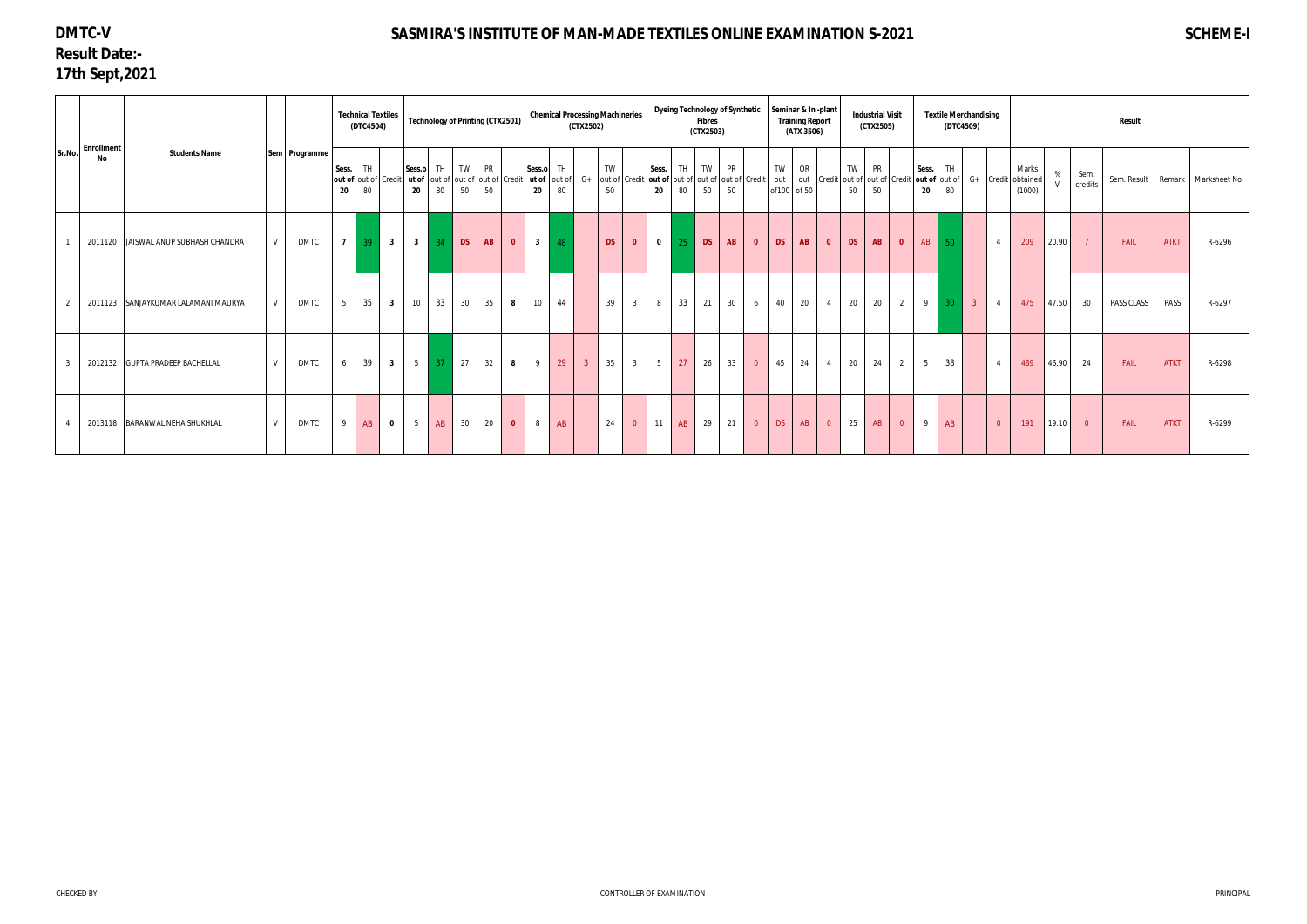#### **DMTT-V Result Date: 17th Sept,2021**

#### SASMIRA'S INSTITUTE OF MAN-MADE TEXTILES ONLINE EXAMINATION S-2021 *SCHEME-II*

| Sr. | <b>Enrollment</b> | <b>Students Name</b>                  |   | Sem Programme |                                 | <b>Technical Textiles</b><br>(ATC143501) |                |                         |                                 |                 | (CTT142502) | Yarn Manufacturing Technology-III                      |                 |                         |                 |              | <b>Fabric Manufacturing Technology-III</b><br>(CTT142503) |                 |                 |                |              |                   |                | Compound Woven Structure -II (CTT142504)                       |                 |             | Garment<br>Manufacturing<br>(DTT144505) |                        |                                 | <b>Training Report</b><br>(ATT 143506) | Seminar & In-plant | <b>Industrial Visit</b><br>(ATN13507) |       | Elective<br>(DTC144508-511) |                         |                             |       |                 | <b>Result</b>             |             |                  |
|-----|-------------------|---------------------------------------|---|---------------|---------------------------------|------------------------------------------|----------------|-------------------------|---------------------------------|-----------------|-------------|--------------------------------------------------------|-----------------|-------------------------|-----------------|--------------|-----------------------------------------------------------|-----------------|-----------------|----------------|--------------|-------------------|----------------|----------------------------------------------------------------|-----------------|-------------|-----------------------------------------|------------------------|---------------------------------|----------------------------------------|--------------------|---------------------------------------|-------|-----------------------------|-------------------------|-----------------------------|-------|-----------------|---------------------------|-------------|------------------|
| No. | No.               |                                       |   |               | Sess. TH<br>out of out of<br>20 | 80                                       | G+ Credit      |                         | Sess.o TH<br>ut of out of<br>20 | 80              | $G+$        | TW PR<br>out of out of Credit ut of out of<br>50<br>50 |                 | Sess.o TH<br>20         | 80              | $G+$         | TW PR<br>out of out of<br>50 50                           |                 | Credit out of   | Sess.<br>20    | $\mathbf{0}$ | out of $G+$<br>80 |                | TW PR<br>out of out of Credit out of out of Credit<br>50<br>50 |                 | Sess.<br>20 | TH<br>80                                |                        | TW OR<br>out of out<br>50 of 50 |                                        | Credit             | Grade                                 | of 50 | TW out OR out<br>of 50      | Credit                  | Marks<br>obtained<br>(1000) |       | Sem.<br>credits | Sem. Result Remark        |             | Marksheet<br>No. |
|     | 2014019           | <b>BHOIR SAGAR VILAS</b>              | V | <b>DMTT</b>   | $9$ 29                          |                                          | 3 <sup>7</sup> | $\overline{\mathbf{3}}$ | 8 <sup>2</sup>                  | 32              |             | 32<br>35                                               | 6               | 6                       |                 | $31 \quad 3$ | 31 27                                                     |                 | 6               | 11             |              | 31                | $\mathbf{1}$   | 26<br>42                                                       | 6               | 14          | $-53$                                   | 5 <sup>5</sup>         | 28 31                           |                                        | $\overline{2}$     | $\mathsf{C}$                          | 28    | 30                          | $\overline{\mathbf{2}}$ | 541                         | 54.10 | 30              | SECOND<br><b>CLASS</b>    | PASS        | R-6300           |
|     | 2014029           | <b>GUPTA NILESH VIRENDRA</b>          | V | <b>DMTT</b>   | 8                               | 29                                       | 3 <sup>2</sup> | 3 <sup>3</sup>          | 5 <sup>5</sup>                  | -48             |             | 35<br>20                                               | 6               | $\overline{\mathbf{3}}$ | 57              |              | 28                                                        | 28              | 6               | 7              | 9            | 21                |                | 36<br>25                                                       | $\overline{0}$  | 9           | 35                                      | 5 <sup>5</sup>         | 26                              | 32                                     | $\overline{2}$     | C                                     | 29    | 22                          | $\overline{2}$          | 506                         | 50.60 | 24              | <b>FAIL</b>               | <b>ATKT</b> | R-6301           |
|     | 2014041           | PAL SATISH SUBHASH                    | V | <b>DMTT</b>   | 13                              | 55                                       |                | $\overline{\mathbf{3}}$ | $\overline{4}$                  | 38              |             | 37<br>31                                               | 6               | $\overline{2}$          | 55              |              | 25                                                        | 29              | 6               | 8              |              | 29                | 3 <sup>°</sup> | 34<br>20                                                       | 6               | 13          | 65                                      | 5 <sup>5</sup>         | 29                              | 32                                     | $\overline{2}$     | D                                     | 33    | 30                          | $\overline{2}$          | 585                         | 58.50 | 30              | SECOND<br><b>CLASS</b>    | <b>PASS</b> | R-6302           |
|     | 2014047           | SABAT SUDHAR KANNU                    | V | <b>DMTT</b>   | 10                              | 38                                       |                | $\overline{\mathbf{3}}$ | $5\overline{)}$                 | 30 <sup>°</sup> |             | 27<br>28                                               | $\overline{0}$  | 9                       | 34              |              | 33                                                        | 32              | 6               | 11             |              | 34                |                | 31<br>32                                                       | 6               | 14          | 39                                      | 5 <sub>5</sub>         | 28                              | 35                                     | $\overline{2}$     | $\overline{R}$                        | 32    | 45                          | $\overline{\mathbf{2}}$ | 547                         | 54.70 | 24              | <b>FAIL</b>               | <b>ATKT</b> | R-6303           |
|     | 2016001           | ANSARI WAHEEDURRAHAM MOHD.TAHIR       | V | <b>DMTT</b>   | 14 44                           |                                          |                | $\overline{3}$          | 12                              | 32              |             | 33 20                                                  | $6\quad$        |                         |                 |              | 11 29 3 20 24                                             |                 | $6\overline{6}$ |                | 11 AB AB     |                   |                | 29 42                                                          | $\overline{0}$  | 13          | 32                                      | 5 <sup>5</sup>         | 24 20                           |                                        | $\overline{2}$     | $\mathsf{C}$                          | 32    | 22                          | $\overline{\mathbf{2}}$ | 467                         |       | $46.70$ 24      | <b>FAIL</b>               | <b>ATKT</b> | R-6304           |
|     | 2018008           | GUPTA RAKESH KUMAR ANAND              | V | <b>DMTT</b>   | 12                              | 64                                       |                | $\overline{\mathbf{3}}$ | $7\overline{ }$                 | 25              |             | 36<br>21                                               | $\overline{0}$  | 9 <sup>1</sup>          | 32 <sup>2</sup> |              | 34                                                        | 21              | 6               | 10             |              | 51                |                | 23<br>32                                                       | 6 <sup>6</sup>  | 6           | 80                                      | $5 \Box$               | $34 \mid 32$                    |                                        | $\overline{2}$     | D                                     | 24    | 28                          | $\overline{2}$          | 581                         | 58.10 | 24              | <b>FAIL</b>               | <b>ATKT</b> | R-6305           |
|     | 2018012           | PRASAD SURYADEVKUMAR RAMASHISH        | V | <b>DMTT</b>   | 12                              | 32                                       |                | $\overline{3}$          | 6                               | 34              |             | 39<br>20                                               | 6               | 9                       | 75              |              | 26                                                        | 22              | 6               | 8              |              | 34                |                | 20 28                                                          | 6 <sup>6</sup>  | 12          | 80                                      | $5 \quad \blacksquare$ | $38$ 36                         |                                        | $\overline{2}$     | D                                     | 24    | 23                          | $\overline{2}$          | 578                         | 57.80 | 30              | SECOND<br><b>CLASS</b>    | <b>PASS</b> | R-6306           |
| 8   |                   | 2018015 SHAIKH RIYAJ AHMAD VARISH ALI | V | <b>DMTT</b>   | 11 32                           |                                          |                | 3 <sup>3</sup>          | $7\overline{ }$                 | 51              |             | 20<br>35                                               | 6               | 9                       | 37              |              | 34 25                                                     |                 | 6               | 8              |              | 32                |                | 23 20                                                          | 6               | 12          | 80                                      |                        | $5 \qquad 34 \qquad 32$         |                                        | $\overline{2}$     |                                       | 24    | 20                          | $\overline{\mathbf{2}}$ | 546                         | 54.60 | 30              | SECOND<br><b>CLASS</b>    | PASS        | R-6307           |
| -9  |                   | 2018018 TIWARI ANURODH SHYAM          | V | <b>DMTT</b>   | $12 \mid 53$                    |                                          |                | 3 <sup>1</sup>          | $7\overline{ }$                 | 59              |             | $36 \mid 28$                                           | 6               | 6                       | 48              |              | 27 21                                                     |                 | 6               | 8              |              | 43                |                | 24 22                                                          | $6\overline{6}$ |             | 12 80                                   | 5 36 34                |                                 |                                        | $\overline{2}$     | D                                     | 25    | 24                          | $\overline{\mathbf{2}}$ | 605                         |       |                 | 60.50 30 FIRST CLASS PASS |             | R-6308           |
| 10  | 2018020           | UPADHYAY YASHKUMAR MANOJ              | V | <b>DMTT</b>   | 11                              | 48                                       |                | 3 <sup>3</sup>          |                                 |                 |             | 5 32 3 35 32                                           |                 | $6 \qquad 8$            | 32              |              | 28                                                        | 30 <sup>°</sup> | $6\overline{6}$ | 9 <sup>1</sup> | 13           | 30                | 3 <sup>2</sup> | 25 22 6                                                        |                 |             | 10 53 5                                 |                        | 32 25                           |                                        | $\overline{2}$     | $\mathbf{C}$                          | 26    | 24                          | $\overline{2}$          | 520                         |       | 52.00 30        | SECOND<br><b>CLASS</b>    | PASS        | R-6309           |
| 11  | 2018022           | PRADEEP RAMSHANKAR YADAV              | V | <b>DMTT</b>   | $12 \mid 35$                    |                                          |                | $\overline{3}$          | $6\overline{6}$                 | 77              |             | 39 20                                                  | $6\overline{)}$ | 9 <sup>1</sup>          | 45              |              | 34 21                                                     |                 | 6               | 9              |              | 32                |                | 23 22                                                          |                 |             |                                         | $6 \t 12 \t 69 \t 5$   | 33 25                           |                                        | $\overline{2}$     | D                                     | 26    | 25                          | $\overline{\mathbf{2}}$ | 574                         |       | 57.40 30        | SECOND<br><b>CLASS</b>    | <b>PASS</b> | R-6310           |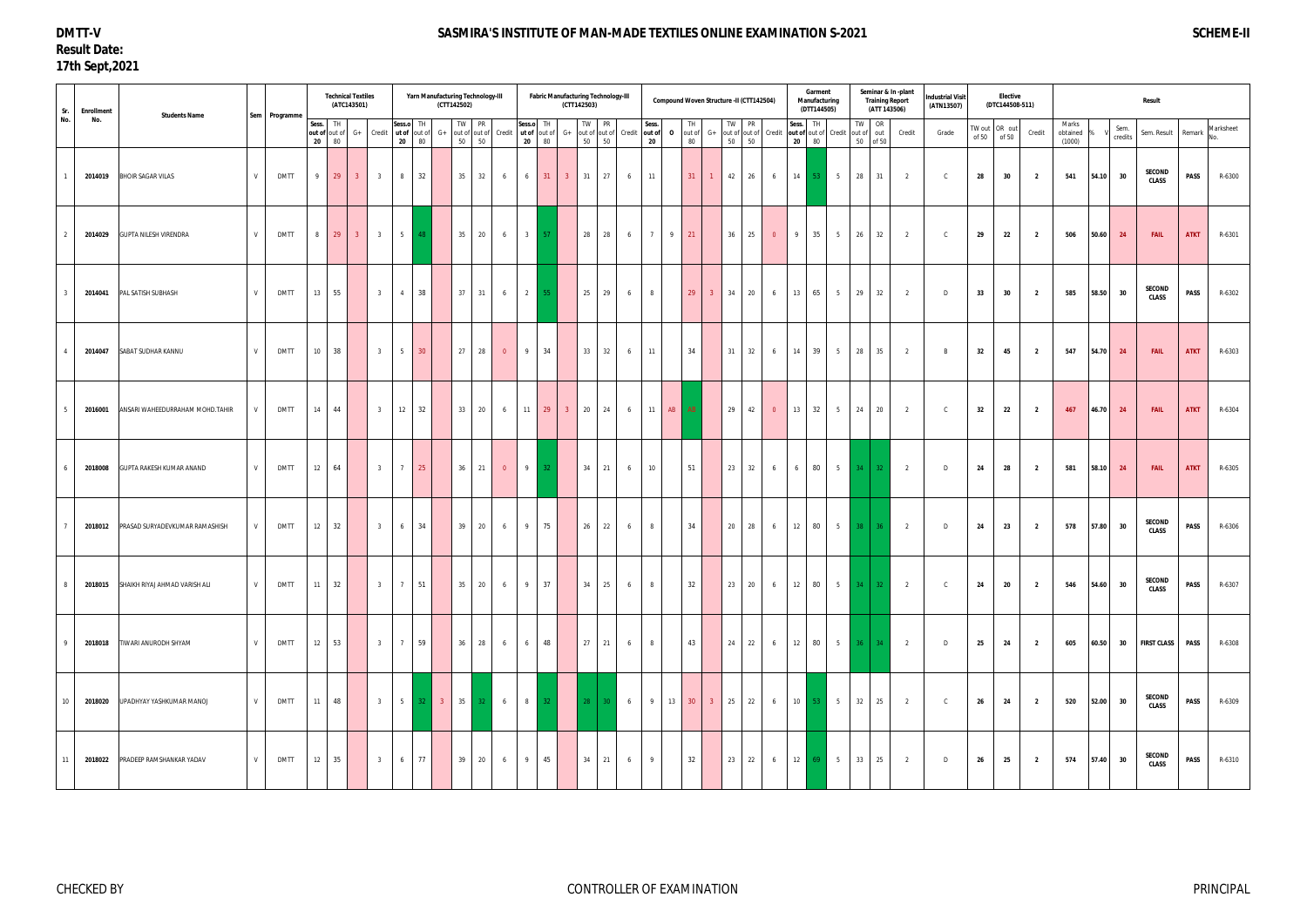# **DMTC-V Result Date: 17th Sept,2021**

## **SASMIRA'S INSTITUTE OF MAN-MADE TEXTILES ONLINE S-2021 EXAMINATION**

# **SCHEME-II**

|        |                      |                      |               |                             | <b>Technical Textiles</b><br>(ATC143501) |                         | <b>Dyeing Technology of Synthetics</b>                     | <b>Fibres (CTX142502)</b> |             |                 |                             | (CTX142503)        | <b>Technology of Printing-II</b>                                                          |                 |             |    | Technology of Finishing -I<br>(CTX142504) |                 |   |              | Environmental<br>(ATX143505) | Aspects & Safety in<br><b>Textile Processing</b> |            | <b>Training Report</b><br>(ATX 143506) | Seminar & In -plant | Industrial<br><b>Visit</b><br>(ATN13507) |                     | <b>Elective</b><br>(DTC144508-511) |        |                             |       |                 | Result                        |             |                  |
|--------|----------------------|----------------------|---------------|-----------------------------|------------------------------------------|-------------------------|------------------------------------------------------------|---------------------------|-------------|-----------------|-----------------------------|--------------------|-------------------------------------------------------------------------------------------|-----------------|-------------|----|-------------------------------------------|-----------------|---|--------------|------------------------------|--------------------------------------------------|------------|----------------------------------------|---------------------|------------------------------------------|---------------------|------------------------------------|--------|-----------------------------|-------|-----------------|-------------------------------|-------------|------------------|
| Sr.No. | <b>Enrollment No</b> | <b>Students Name</b> | Sem Programme | Sess. out   TH out<br>of 20 | of 80                                    | Credit                  | Sess.o TH<br>ut of out of out of out of Credit<br>80<br>20 | 50                        | TW PR<br>50 |                 | Sess.o TH TW PR<br>20 80 50 |                    | ut of  out of  out of   out of   Credit   out of  out of   out of   out of   Credit<br>50 |                 | Sess.<br>20 | 80 | TH TW<br>50                               | <b>PR</b><br>50 |   | Sess.o<br>20 | TH.<br>80                    | ut of out of Credit                              | out of out | TW OR<br>50 of 50                      | Credit              | Grade                                    | TW OR<br>out of out | 50 of 50                           | Credit | Marks<br>obtained<br>(1000) |       | Sem.<br>credits | Sem. Result Remark            |             | Marksheet<br>No. |
|        | 2014128              | KHAN SALMAN IBRAHIM  | <b>DMTC</b>   | 15                          | 40                                       | $\overline{\mathbf{3}}$ | 32<br>11                                                   | 20                        | 32          | $6\overline{6}$ | $10 \mid 57$                | $\vert$ 33 $\vert$ | 24                                                                                        | $6\overline{6}$ | $14$ 66     |    | 30                                        | 33              | 6 | 13           | 32                           | $5^{\circ}$                                      | 32         | 35                                     | $\overline{2}$      | C                                        | 22                  | 28                                 |        | 579                         | 57.90 | 30              | <b>SECOND</b><br><b>CLASS</b> | <b>PASS</b> | R-6311           |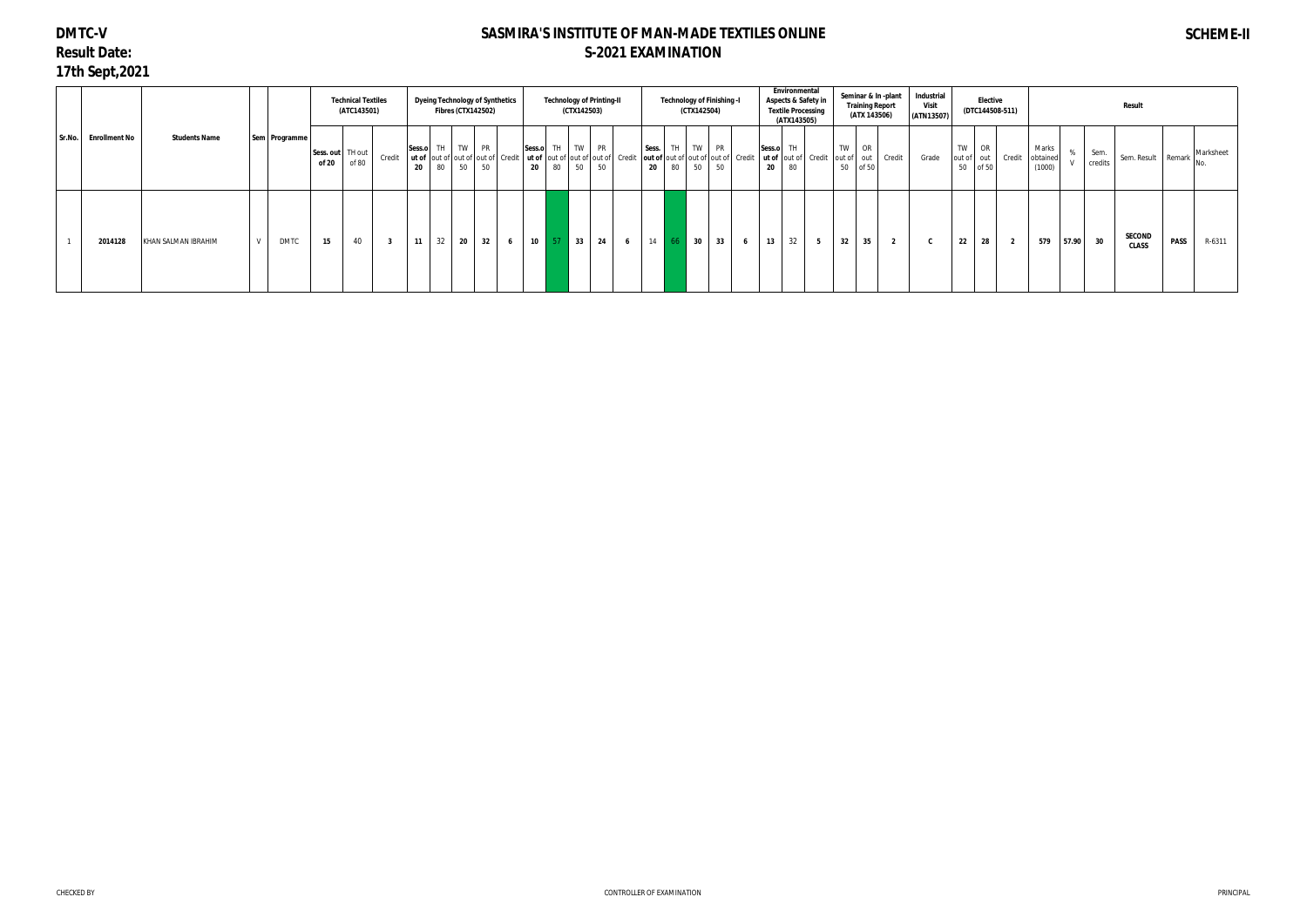DMTT-V Result Date : 17th Sept,2021

| Sr. No. | Enrollment | <b>Students Name</b>    | Sem | <b>Program</b> |                           | <b>Technical Textiles</b><br>(CTC182501) |        |              | <b>Modern Yarn Manufacturing</b><br>Technology (CTT182502) |                                  |    | (CTT182503) | <b>Modern Fabric Manufacturing Technology</b> |        |                 | Advance Textile Design-II (CTT182504)          |    |           |        |           |    |    | Knitting Technology (CTT182505)                |        | Textile Industrial Man Made Fibre Manufacturing Merchandising Management<br><b>Visit-V (ATN183506)</b> |            | (MTC184509) |        |                           | (MTC184511) |        |                                     |       |                 | <b>RESULT</b>      |      |                  |
|---------|------------|-------------------------|-----|----------------|---------------------------|------------------------------------------|--------|--------------|------------------------------------------------------------|----------------------------------|----|-------------|-----------------------------------------------|--------|-----------------|------------------------------------------------|----|-----------|--------|-----------|----|----|------------------------------------------------|--------|--------------------------------------------------------------------------------------------------------|------------|-------------|--------|---------------------------|-------------|--------|-------------------------------------|-------|-----------------|--------------------|------|------------------|
|         | No         |                         |     | me             | Avg.<br>Sess.out<br>of 20 | TH out of<br>80                          | Credit | out of 20 80 | Avg.Sess. TH out of                                        | Avg.<br>Credit Sess.out<br>of 20 |    |             | TH out of TW out of PR out of<br>50           | Credit | out of 20       | Avg. Sess. TH out of TW out of PR out of<br>80 | 50 | 50        | Credit | out of 20 | 80 | 50 | Avg. Sess. TH out of TW out of PR out of<br>50 | Credit | TW out of PR out of TW out of PR out of<br>25                                                          | OF.<br>-40 | 25          | Credit | TW out of PR out of<br>50 | - 20        | Credit | Tota<br>marks<br>obtained<br>(1000) |       | Sem.<br>credits | Sem. Result Remark |      | Marksheet<br>No. |
|         | 2018046    | M.GYANASEKARN MARIMUTHU |     | <b>DMTT</b>    | 20                        |                                          |        |              | 80                                                         |                                  | 80 | 24          | 30                                            |        | 10 <sup>1</sup> | 80                                             |    | 22<br>-32 |        | 19        | 80 | 36 | 33                                             |        | 13                                                                                                     | 12         | 16          |        | 28                        |             |        | 743                                 | 74.30 | 30              | <b>FIRST CLASS</b> | PASS | R-6312           |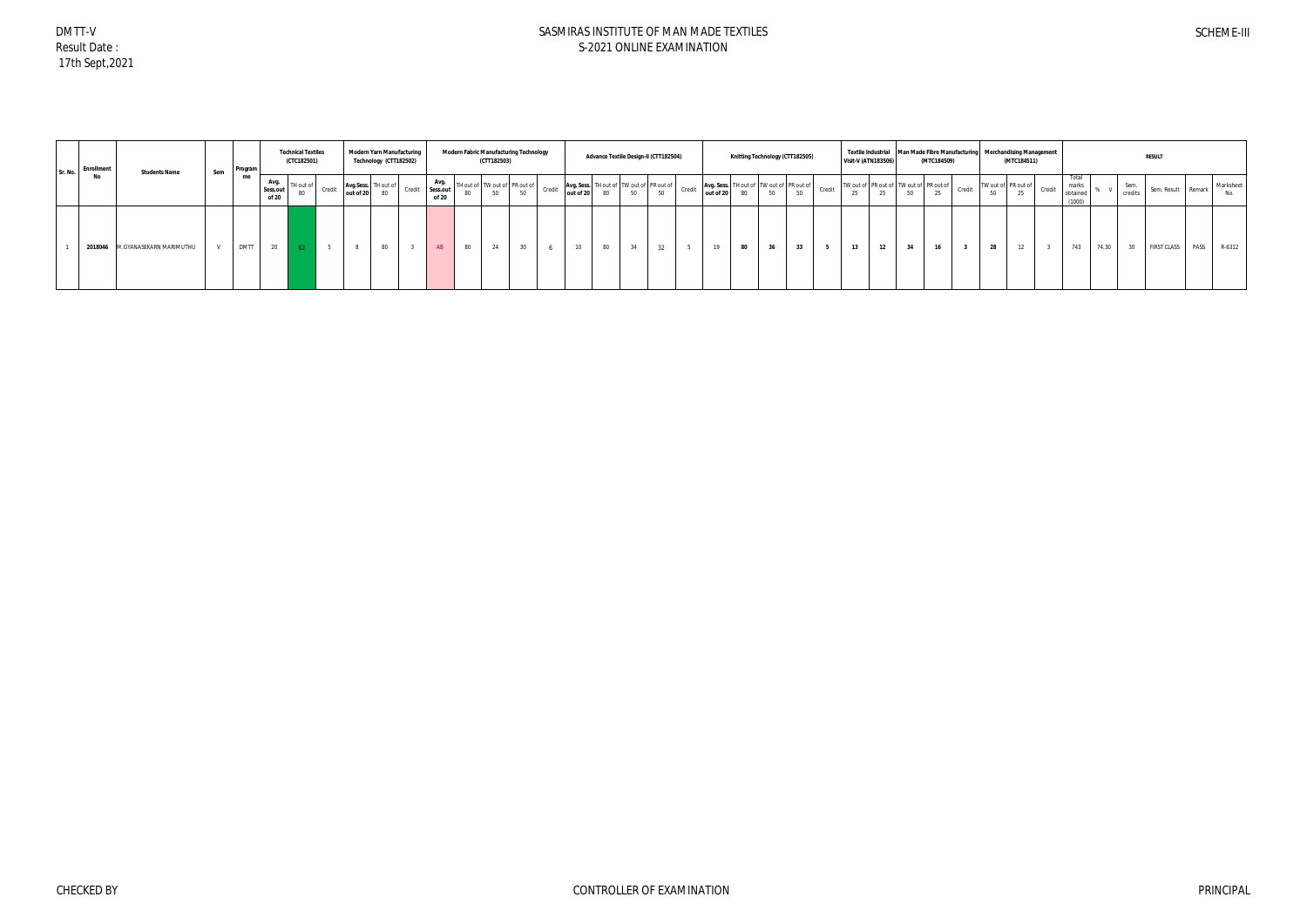|     | Sr.No. Enrollment No | <b>Students Name</b>            | Sem | Programme   |                           | <b>Technical Textiles</b><br>(CTC182501) |                |                           |                |       | <b>Advance Textile Processing (CTX182502)</b> |                 |                            |                 | Printing Technology of Synthetic Fibres<br>(CTX182503) |    |        |                            |                        | Sustainable Textiles (CTT182504) |                |                            |    | Process & Quality Control in<br><b>Textile Processing (CTT182505)</b> |                |                 | <b>Textile Industrial</b><br>Visit-V<br>(ATN183506) |                 | <b>Textile Processing</b><br><b>Machineries</b><br>(MTC184507) |                         |       | Merchandising<br>Management<br>(MTC184510) |                |                                      |       |                 | <b>RESULT</b>  |        |                  |
|-----|----------------------|---------------------------------|-----|-------------|---------------------------|------------------------------------------|----------------|---------------------------|----------------|-------|-----------------------------------------------|-----------------|----------------------------|-----------------|--------------------------------------------------------|----|--------|----------------------------|------------------------|----------------------------------|----------------|----------------------------|----|-----------------------------------------------------------------------|----------------|-----------------|-----------------------------------------------------|-----------------|----------------------------------------------------------------|-------------------------|-------|--------------------------------------------|----------------|--------------------------------------|-------|-----------------|----------------|--------|------------------|
|     |                      |                                 |     |             | Avg.<br>Sess.out of<br>20 | TH out of<br>80                          | Credit         | Avg.<br>Sess.out<br>of 20 | TH out o<br>80 | of 50 | TW out PR out of<br>50                        | Credit          | Avg.<br>Sess. out<br>of 20 | TH out of<br>80 | TW out PR out of<br>of 50                              | 50 | Credit | Avg.<br>Sess. out<br>of 20 | TH out of TW out<br>80 | of 50                            | Credit         | Avg.<br>Sess. out<br>of 20 | 80 | TH out of TW out<br>of 50                                             | Credit         | TW out<br>of 25 | PR out of<br>25                                     | TW out<br>of 50 | $\sqrt{C}$ OR out of<br>25                                     | Credit                  | of 50 | TW out OR out of<br>25                     | Credit         | Total<br>marks<br>obtained<br>(1000) | % V   | Sem.<br>credits | Sem.<br>Result | Remark | Marksheet<br>No. |
|     | 2018146              | JHA LAXMAN<br><b>LOVAM</b>      | V   | DMTC        | 20                        | 80                                       | $\overline{3}$ | 20                        | 80             | 35    | 32                                            | $\overline{7}$  | 20                         | 80              | 22                                                     | 24 | 6      | 20                         | 80                     | <b>DS</b>                        | $\overline{0}$ | 19                         | 80 | DS                                                                    | $\overline{0}$ | 14              | 14                                                  | 22              | 12                                                             | $\overline{3}$          | 34    | 18                                         |                | 726                                  | 72.60 | 22              | FAIL           | ATKT   | R-6313           |
|     | 2018159              | SHAIKH SOHAIB<br>RASHID         | V   | DMTC        | 20                        | 80                                       | $\overline{3}$ | AB                        | 80             | 24    | 27                                            | $\overline{7}$  | 10                         | 77              | 28                                                     | 25 | 6      | 6                          | 80                     | <b>DS</b>                        | $\overline{0}$ | 11                         | 69 | <b>DS</b>                                                             | $\overline{0}$ | 12              | 12                                                  | 20              | 10                                                             | $\overline{3}$          | 24    | 12                                         |                | 627                                  | 62.70 | 22              | FAIL           | ATKT   | R-6314           |
|     | 2018163              | <b>TARE YASH</b><br>RAMAN       | V   | DMTC        | 20                        | 80                                       | $\overline{3}$ | 20                        | -53            | 25    | 27                                            | $7^{\circ}$     | 20                         | 80              | 26                                                     | 25 | 6      | 20                         | 80                     | <b>DS</b>                        | $\overline{0}$ | 17                         | 80 | <b>DS</b>                                                             | $\overline{0}$ | 14              | 14                                                  | 24              | 12                                                             | $\overline{\mathbf{3}}$ | 28    | 18                                         | $\overline{3}$ | 683                                  | 68.30 | 22              | FAIL           | ATKT   | R-6315           |
|     | 2018168              | WADE RAJ<br>PRAMOD              | V   | <b>DMTC</b> | 20                        | 80                                       | $\overline{3}$ | 20                        | 50             | 22    | 27                                            | $\overline{7}$  | 20                         | 80              | 20                                                     | 20 | 6      | 17                         | 80                     | <b>DS</b>                        | $\overline{0}$ | 18                         | 80 | <b>DS</b>                                                             | $\overline{0}$ | 18              | 16                                                  | 30              | 14                                                             | $\overline{3}$          | 30    | 14                                         | 3              | 676                                  | 67.60 | 22              | FAIL           | ATKT   | R-6316           |
| - 5 | 2018171              | YADAV VISHAL<br><b>JAYCHAND</b> | V   | <b>DMTC</b> | 20                        | 80                                       | $\overline{3}$ | 14                        | 80             | 20    | 25                                            | $7\overline{ }$ | 15                         | 80              | 25                                                     | 24 | 6      | 11                         | 80                     | 25                               | $\overline{4}$ | 15                         | 77 | 24                                                                    | $\overline{4}$ | 11              | 12                                                  | 20              | 10                                                             | $\overline{3}$          | 32    | 18                                         | $\overline{3}$ | 718                                  | 71.80 | 30              | FIRST<br>CLASS | PASS   | R-6317           |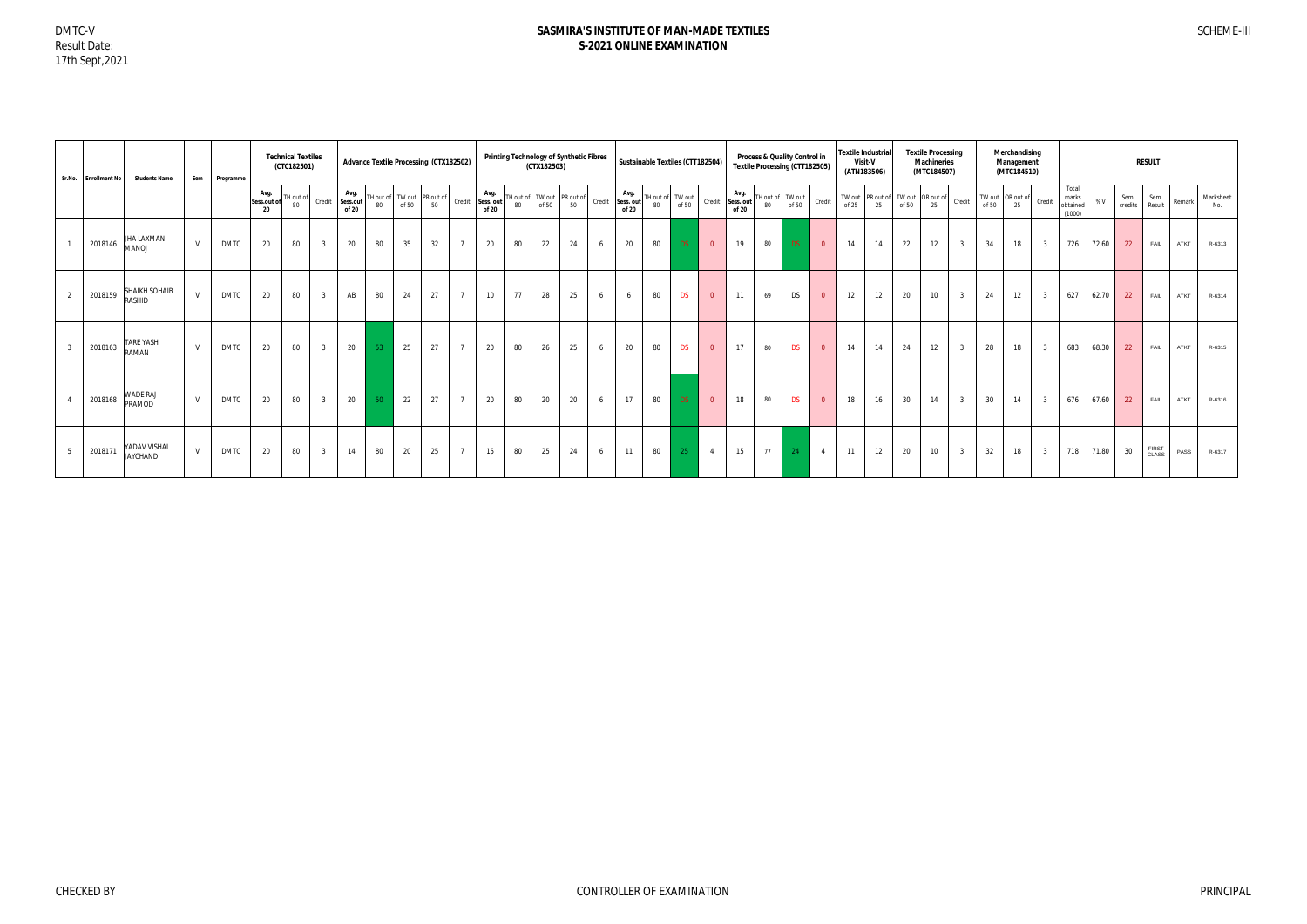#### **DMTC-VI Result Date:- 17th Sept,2021**

#### SASMIRA'S INSTITUTE OF MAN-MADE TEXTILES ONLINE EXAMINATION S-2021 *SCHEME-OLD*

| Enrol. No | <b>Students Name</b>           |  | Sem Programme |       |    | (ATC) (601) |                   | <b>Analytical Textile Chemistry -II</b> | <b>Garment Processing</b><br>(602) |                                                                     |  | Printing -II (603)                                                       | <b>Advance Textile Processing (604)</b> |                         |                |    | <b>Industrial Engineerin</b><br>(605) |  |                             | Marketing<br>Management (606) |  |                      | <b>Quality Assurance</b><br>Management (607) |                   |  | Project/Seminar<br>Industrial Visit (609)<br>(608) |          |  |                                                                                      | Result |                         |                   |      |                                       |    |    |                                                     |               |                                     |                |                                 |                 |                         |
|-----------|--------------------------------|--|---------------|-------|----|-------------|-------------------|-----------------------------------------|------------------------------------|---------------------------------------------------------------------|--|--------------------------------------------------------------------------|-----------------------------------------|-------------------------|----------------|----|---------------------------------------|--|-----------------------------|-------------------------------|--|----------------------|----------------------------------------------|-------------------|--|----------------------------------------------------|----------|--|--------------------------------------------------------------------------------------|--------|-------------------------|-------------------|------|---------------------------------------|----|----|-----------------------------------------------------|---------------|-------------------------------------|----------------|---------------------------------|-----------------|-------------------------|
|           |                                |  |               | Sess. | 80 |             | TH TW PR<br>50 50 |                                         | Sess.<br>20                        | TН<br>out of out of out of out of Credit out of out of Credit<br>80 |  | Sess. TH TW PR<br><b>Lout of L</b> out of Lout of Lout of<br>20 80 50 50 |                                         | Sess.<br>20<br>80       | TH TW PR<br>50 | 50 | Sess.<br>out of out of<br>20<br>80    |  | Sess.<br>out of out o<br>20 |                               |  | TH<br>Sess.<br>20 80 |                                              | TW OR<br>50 of 50 |  |                                                    | 25 of 25 |  | Marks<br>out of out of Credit out of out Credit out of out Credit obtained<br>(1150) |        | Sem.<br>Credits<br>(VI) | Sem.<br>Credits ( | (IV) | Sem. Sem.<br>Credits Credits<br>(III) |    |    | Sem. Sem. Total<br>Credits (II) Credits (I) Credits | Sem. Result   | Total<br>Marks<br>obtained<br>in -V | Marks out      | Total Diploma<br>of 2200 (V+VI) | Remark          | Marksheet<br>Serial.No. |
|           | $\cdot$   2007126 PRADIP MUNIB |  | VI DMTC       |       |    |             |                   |                                         |                                    | 8 40 28 29 4 10 34                                                  |  | $5$ 35 20 22                                                             |                                         | $4$   12   41   21   35 |                |    | $\vert$ 13 35                         |  |                             |                               |  |                      |                                              |                   |  |                                                    |          |  | $5   13   43   5   5   44   3   20   20   4   15   15   2   563   48.96$             |        | 35                      | 35                | 35   | 35                                    | 35 | 35 | 210                                                 | PASS<br>CLASS |                                     | 554 1117 50.77 |                                 | SECOND<br>CLASS | D-640                   |